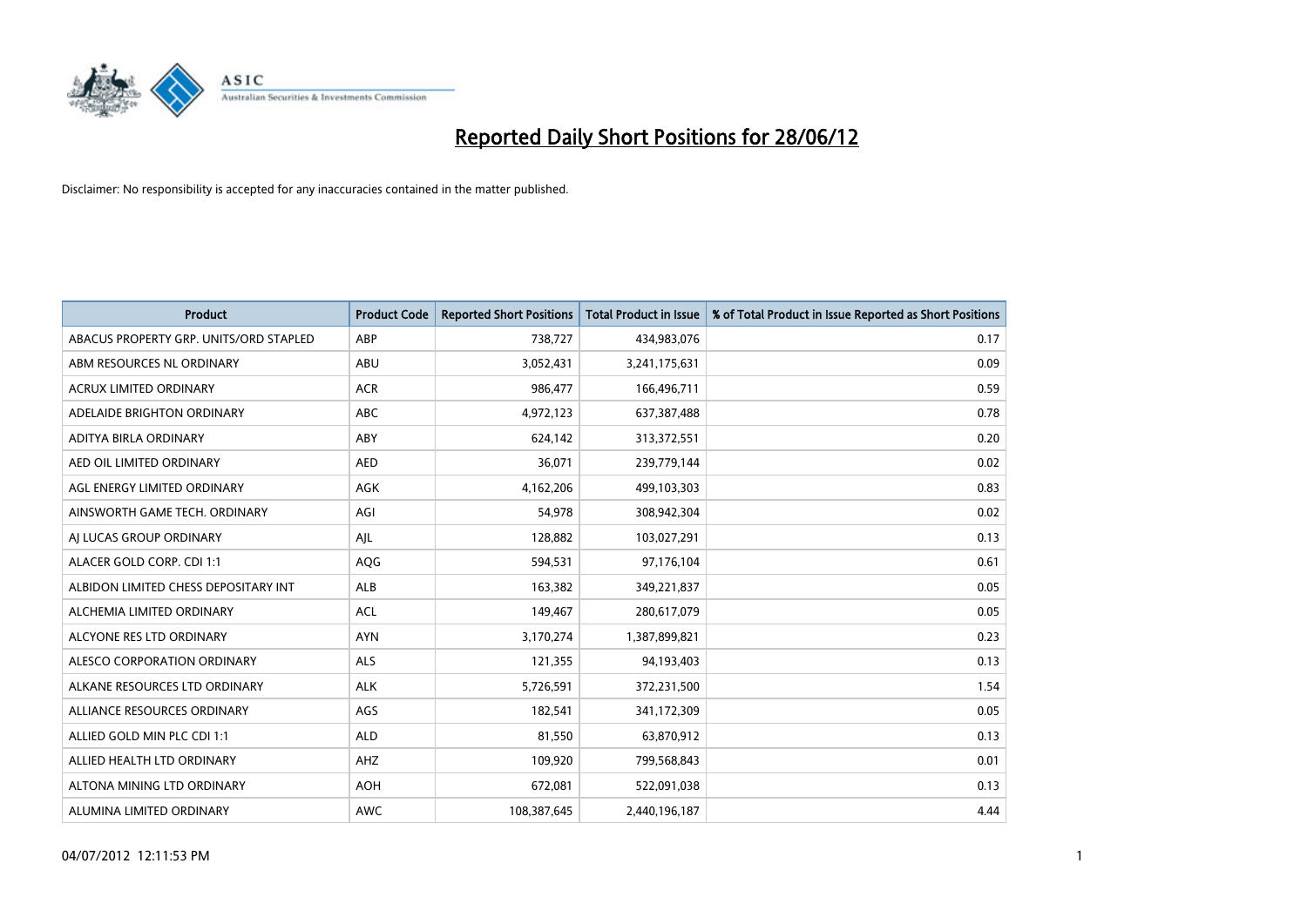

| <b>Product</b>                          | <b>Product Code</b> | <b>Reported Short Positions</b> | <b>Total Product in Issue</b> | % of Total Product in Issue Reported as Short Positions |
|-----------------------------------------|---------------------|---------------------------------|-------------------------------|---------------------------------------------------------|
| AMALGAMATED HOLDINGS ORDINARY           | AHD                 | 2,958                           | 157,629,498                   | 0.00                                                    |
| AMCOM TELECOMM. ORDINARY                | AMM                 | 108,467                         | 241,491,904                   | 0.04                                                    |
| AMCOR LIMITED ORDINARY                  | AMC                 | 4,212,477                       | 1,206,684,923                 | 0.35                                                    |
| AMP LIMITED ORDINARY                    | AMP                 | 6,875,205                       | 2,894,931,180                 | 0.24                                                    |
| AMPELLA MINING ORDINARY                 | <b>AMX</b>          | 4,298,401                       | 240,600,493                   | 1.79                                                    |
| ANGLOGOLD ASHANTI CDI 5:1               | AGG                 | $\mathbf{1}$                    | 89,207,765                    | 0.00                                                    |
| ANSELL LIMITED ORDINARY                 | <b>ANN</b>          | 3,125,132                       | 130,656,668                   | 2.39                                                    |
| ANTARES ENERGY LTD ORDINARY             | AZZ                 | 113,655                         | 259,950,000                   | 0.04                                                    |
| ANZ BANKING GRP LTD ORDINARY            | ANZ                 | 10,371,480                      | 2,679,682,754                 | 0.39                                                    |
| APA GROUP STAPLED SECURITIES            | <b>APA</b>          | 6,356,544                       | 644,485,583                   | 0.99                                                    |
| APN NEWS & MEDIA ORDINARY               | <b>APN</b>          | 20,823,950                      | 649,010,756                   | 3.21                                                    |
| AQUARIUS PLATINUM. ORDINARY             | <b>AQP</b>          | 14,839,138                      | 470,312,578                   | 3.16                                                    |
| AQUILA RESOURCES ORDINARY               | <b>AQA</b>          | 5,246,327                       | 411,804,442                   | 1.27                                                    |
| ARAFURA RESOURCE LTD ORDINARY           | ARU                 | 5,336,458                       | 396,004,144                   | 1.35                                                    |
| ARB CORPORATION ORDINARY                | ARP                 | 49,631                          | 72,481,302                    | 0.07                                                    |
| ARDENT LEISURE GROUP STAPLED SECURITIES | AAD                 | 5,387,438                       | 334,209,401                   | 1.61                                                    |
| ARISTOCRAT LEISURE ORDINARY             | ALL                 | 16,387,900                      | 550,502,889                   | 2.98                                                    |
| ARMOUR ENERGY LTD ORDINARY              | <b>AJQ</b>          | 100,000                         | 221,050,000                   | 0.05                                                    |
| ASCIANO LIMITED ORDINARY                | <b>AIO</b>          | 4,522,767                       | 975,385,664                   | 0.46                                                    |
| ASG GROUP LIMITED ORDINARY              | ASZ                 | 271,510                         | 172,152,079                   | 0.16                                                    |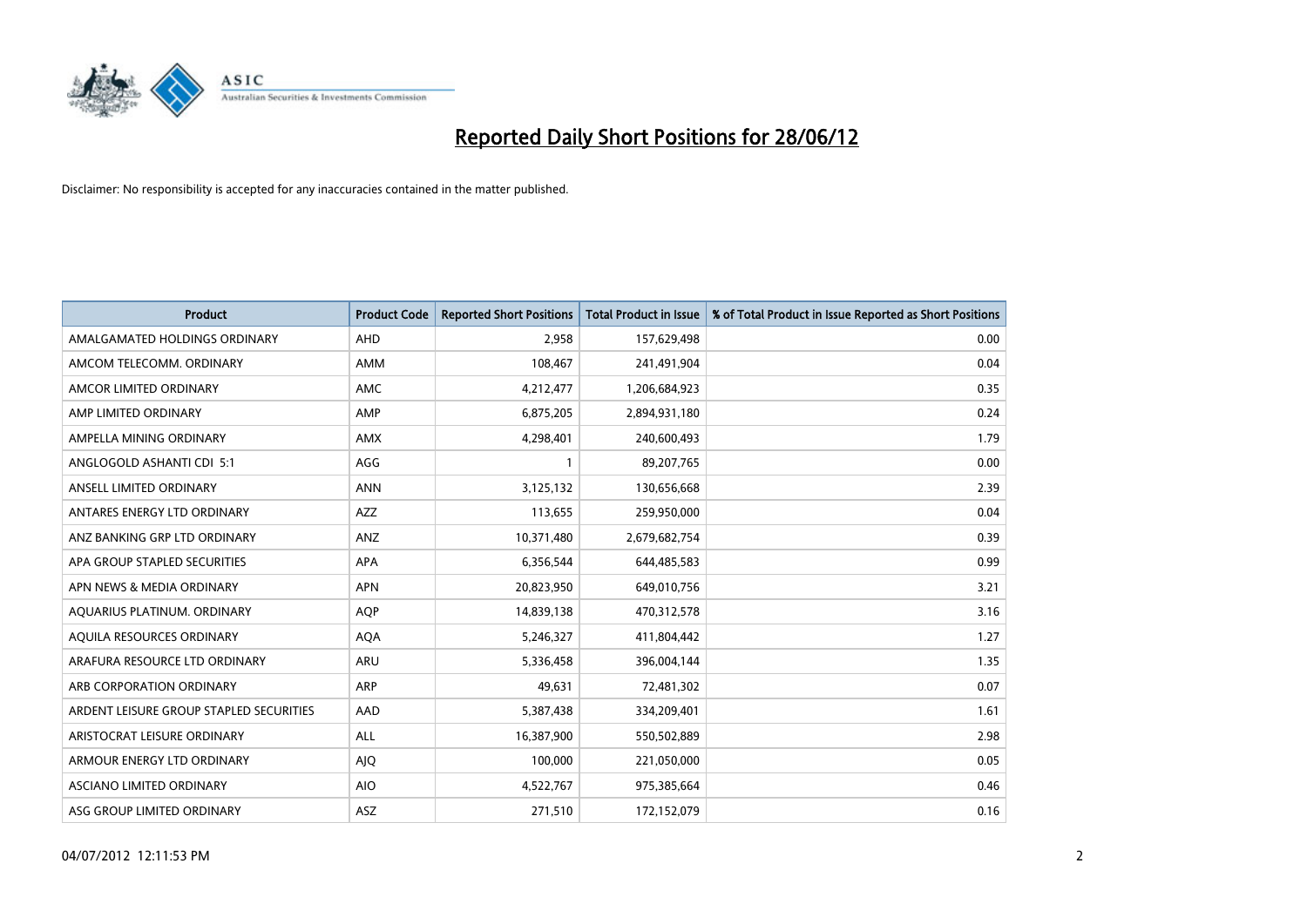

| <b>Product</b>                          | <b>Product Code</b> | <b>Reported Short Positions</b> | <b>Total Product in Issue</b> | % of Total Product in Issue Reported as Short Positions |
|-----------------------------------------|---------------------|---------------------------------|-------------------------------|---------------------------------------------------------|
| ASPEN GROUP ORD/UNITS STAPLED           | <b>APZ</b>          | 113,920                         | 600,507,326                   | 0.02                                                    |
| ASPIRE MINING LTD ORDINARY              | <b>AKM</b>          | 270,129                         | 620,594,556                   | 0.04                                                    |
| ASTRO JAP PROP GROUP STAPLED SECURITIES | AJA                 | 10,961                          | 58,445,002                    | 0.02                                                    |
| ASX LIMITED ORDINARY                    | ASX                 | 3,500,470                       | 175,136,729                   | 2.00                                                    |
| ATLANTIC LIMITED ORDINARY               | ATI                 | 60,000                          | 143,393,703                   | 0.04                                                    |
| ATLAS IRON LIMITED ORDINARY             | AGO                 | 11,207,824                      | 904,580,993                   | 1.24                                                    |
| AUCKLAND INTERNATION ORDINARY           | AIA                 | 50,000                          | 1,322,564,489                 | 0.00                                                    |
| AURORA OIL & GAS ORDINARY               | <b>AUT</b>          | 6,712,285                       | 445,458,159                   | 1.51                                                    |
| AUSDRILL LIMITED ORDINARY               | <b>ASL</b>          | 1,672,628                       | 304,397,289                   | 0.55                                                    |
| AUSENCO LIMITED ORDINARY                | AAX                 | 423,230                         | 123,872,665                   | 0.34                                                    |
| AUSTAL LIMITED ORDINARY                 | ASB                 | 196,124                         | 188,193,007                   | 0.10                                                    |
| AUSTBROKERS HOLDINGS ORDINARY           | <b>AUB</b>          | 120                             | 55,999,095                    | 0.00                                                    |
| AUSTIN ENGINEERING ORDINARY             | ANG                 | 20,773                          | 72,314,403                    | 0.03                                                    |
| AUSTRALAND PROPERTY STAPLED SECURITY    | <b>ALZ</b>          | 121,994                         | 576,846,597                   | 0.02                                                    |
| AUSTRALIAN AGRICULT, ORDINARY           | <b>AAC</b>          | 514,779                         | 312,905,085                   | 0.16                                                    |
| AUSTRALIAN INFRASTR. UNITS/ORDINARY     | <b>AIX</b>          | 11,674,030                      | 620,733,944                   | 1.88                                                    |
| AUSTRALIAN PHARM. ORDINARY              | API                 | 254,289                         | 488,115,883                   | 0.05                                                    |
| AUTOMOTIVE HOLDINGS ORDINARY            | AHE                 | 1,556                           | 260,579,682                   | 0.00                                                    |
| AVIENNINGS LIMITED ORDINARY             | <b>AVI</b>          | 575,001                         | 274,588,694                   | 0.21                                                    |
| AWE LIMITED ORDINARY                    | <b>AWE</b>          | 1,558,906                       | 521,871,941                   | 0.30                                                    |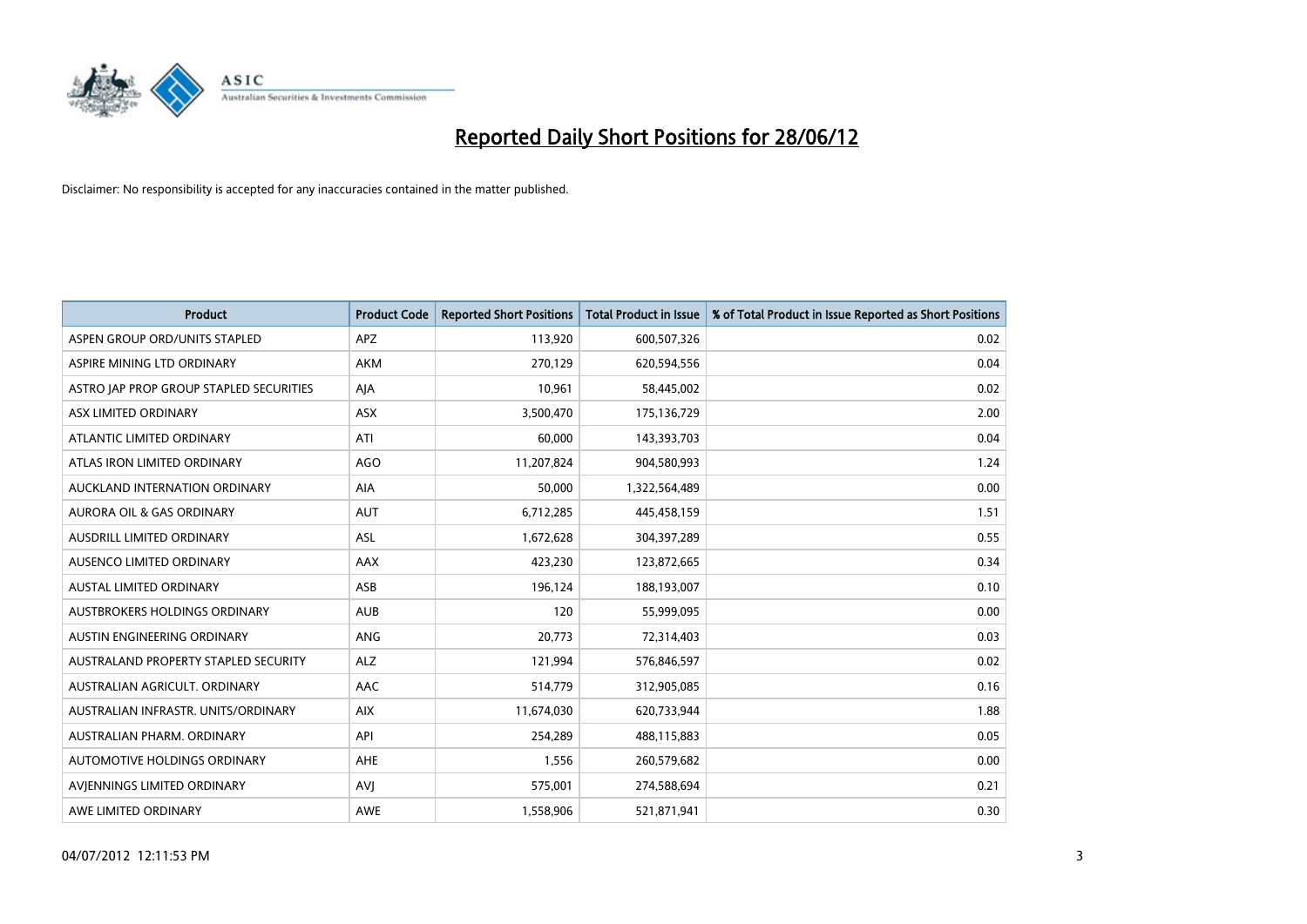

| <b>Product</b>                       | <b>Product Code</b> | <b>Reported Short Positions</b> | <b>Total Product in Issue</b> | % of Total Product in Issue Reported as Short Positions |
|--------------------------------------|---------------------|---------------------------------|-------------------------------|---------------------------------------------------------|
| AZIMUTH RES LTD ORDINARY             | <b>AZH</b>          | 1,337,704                       | 401,368,304                   | 0.33                                                    |
| AZUMAH RESOURCES ORDINARY            | <b>AZM</b>          | 743,919                         | 333,614,096                   | 0.22                                                    |
| <b>BANDANNA ENERGY ORDINARY</b>      | <b>BND</b>          | 3,895,693                       | 528,481,199                   | 0.74                                                    |
| BANK OF QUEENSLAND. ORDINARY         | <b>BOQ</b>          | 9,862,430                       | 308,797,224                   | 3.19                                                    |
| <b>BASE RES LIMITED ORDINARY</b>     | <b>BSE</b>          | 727,920                         | 460,440,029                   | 0.16                                                    |
| <b>BATHURST RESOURCES ORDINARY</b>   | <b>BTU</b>          | 33,306,199                      | 695,747,997                   | 4.79                                                    |
| <b>BC IRON LIMITED ORDINARY</b>      | <b>BCI</b>          | 279,511                         | 103,861,000                   | 0.27                                                    |
| BEACH ENERGY LIMITED ORDINARY        | <b>BPT</b>          | 25,865,570                      | 1,255,464,157                 | 2.06                                                    |
| BEADELL RESOURCE LTD ORDINARY        | <b>BDR</b>          | 12,532,419                      | 716,004,752                   | 1.75                                                    |
| BENDIGO AND ADELAIDE ORDINARY        | <b>BEN</b>          | 6,522,721                       | 396,604,957                   | 1.64                                                    |
| BENITEC BIOPHARMA ORDINARY           | <b>BLT</b>          | 75,000                          | 970,628,529                   | 0.01                                                    |
| BERKELEY RESOURCES ORDINARY          | <b>BKY</b>          | 359,026                         | 179,298,273                   | 0.20                                                    |
| BETASHARES ASX RES ETF UNITS         | <b>ORE</b>          | 20,866                          | 4,220,217                     | 0.49                                                    |
| <b>BHP BILLITON LIMITED ORDINARY</b> | <b>BHP</b>          | 5,493,116                       | 3,211,691,105                 | 0.17                                                    |
| <b>BILLABONG ORDINARY</b>            | <b>BBG</b>          | 28,650,081                      | 257,888,239                   | 11.11                                                   |
| <b>BIOTA HOLDINGS ORDINARY</b>       | <b>BTA</b>          | 1,391,081                       | 182,350,316                   | 0.76                                                    |
| <b>BLACKTHORN RESOURCES ORDINARY</b> | <b>BTR</b>          | 80,006                          | 127,818,000                   | 0.06                                                    |
| BLUESCOPE STEEL LTD ORDINARY         | <b>BSL</b>          | 48,853,143                      | 3,349,185,247                 | 1.46                                                    |
| <b>BOART LONGYEAR ORDINARY</b>       | <b>BLY</b>          | 8,301,257                       | 461,163,412                   | 1.80                                                    |
| <b>BOOM LOGISTICS ORDINARY</b>       | <b>BOL</b>          | 626                             | 468,663,585                   | 0.00                                                    |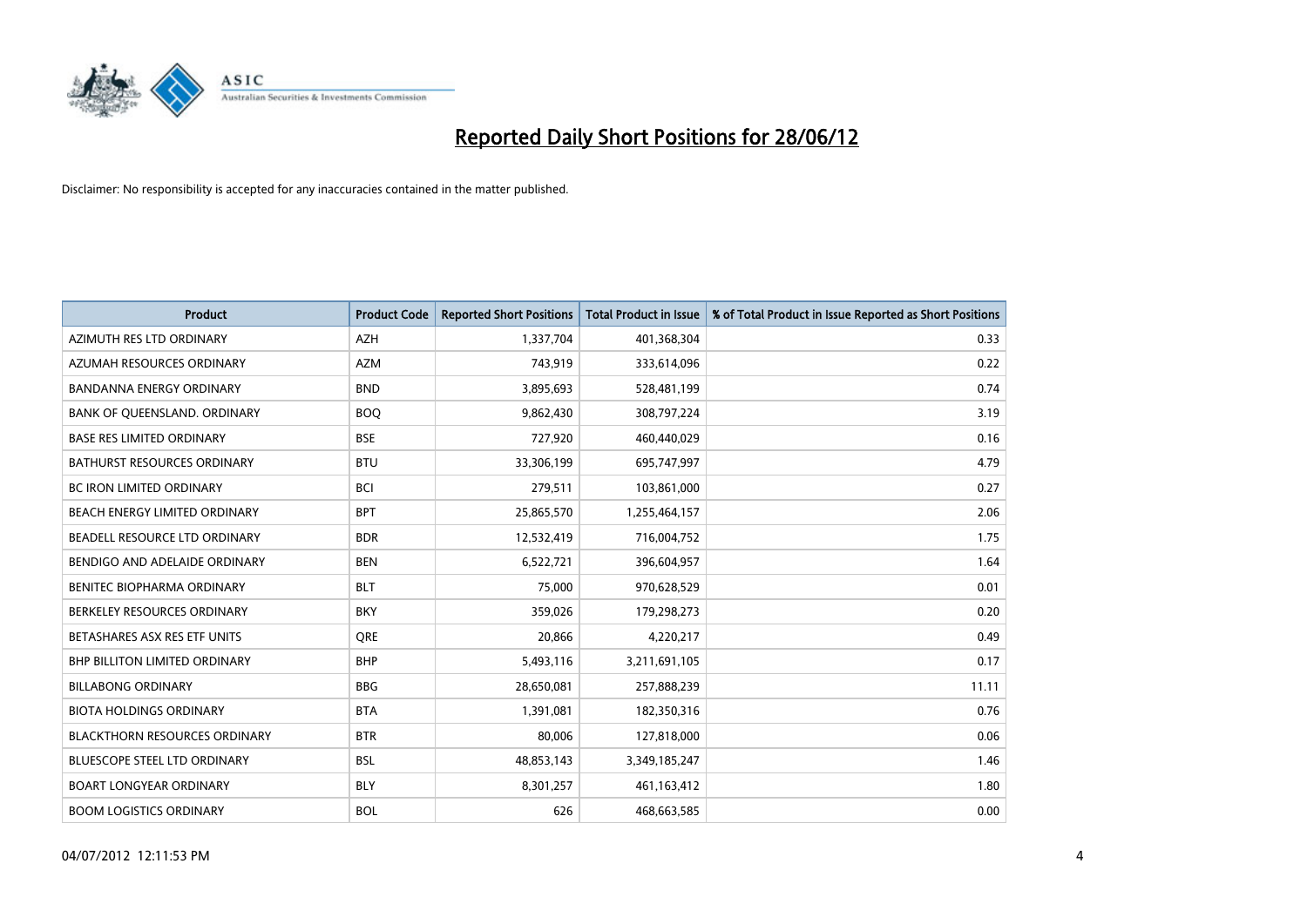

| <b>Product</b>                          | <b>Product Code</b> | <b>Reported Short Positions</b> | <b>Total Product in Issue</b> | % of Total Product in Issue Reported as Short Positions |
|-----------------------------------------|---------------------|---------------------------------|-------------------------------|---------------------------------------------------------|
| <b>BORAL LIMITED, ORDINARY</b>          | <b>BLD</b>          | 45,754,444                      | 758,572,140                   | 6.03                                                    |
| <b>BRADKEN LIMITED ORDINARY</b>         | <b>BKN</b>          | 1,955,501                       | 168,629,376                   | 1.16                                                    |
| <b>BRAMBLES LIMITED ORDINARY</b>        | <b>BXB</b>          | 3,592,919                       | 1,536,059,936                 | 0.23                                                    |
| <b>BREVILLE GROUP LTD ORDINARY</b>      | <b>BRG</b>          | 3,012                           | 130,095,322                   | 0.00                                                    |
| <b>BRICKWORKS LIMITED ORDINARY</b>      | <b>BKW</b>          | 32,285                          | 147,567,333                   | 0.02                                                    |
| <b>BROCKMAN RESOURCES ORDINARY</b>      | <b>BRM</b>          | 2,809                           | 145,053,151                   | 0.00                                                    |
| BT INVESTMENT MNGMNT ORDINARY           | <b>BTT</b>          | 224,115                         | 267,906,977                   | 0.08                                                    |
| <b>BURU ENERGY ORDINARY</b>             | <b>BRU</b>          | 9,067,454                       | 251,007,144                   | 3.61                                                    |
| <b>BWP TRUST ORDINARY UNITS</b>         | <b>BWP</b>          | 1,178,087                       | 525,255,093                   | 0.22                                                    |
| <b>CABCHARGE AUSTRALIA ORDINARY</b>     | CAB                 | 842,982                         | 120,430,683                   | 0.70                                                    |
| CALTEX AUSTRALIA ORDINARY               | <b>CTX</b>          | 5,619,906                       | 270,000,000                   | 2.08                                                    |
| <b>CAMPBELL BROTHERS ORDINARY</b>       | <b>CPB</b>          | 845,450                         | 67,503,411                    | 1.25                                                    |
| CAPE LAMBERT RES LTD ORDINARY           | <b>CFE</b>          | 500,758                         | 689,108,792                   | 0.07                                                    |
| CARABELLA RES LTD ORDINARY              | <b>CLR</b>          | 326,884                         | 133,642,797                   | 0.24                                                    |
| <b>CARBON ENERGY ORDINARY</b>           | <b>CNX</b>          | 77,039                          | 773,949,722                   | 0.01                                                    |
| CARDNO LIMITED ORDINARY                 | CDD                 | 865,792                         | 138,103,523                   | 0.63                                                    |
| CARNARVON PETROLEUM ORDINARY            | <b>CVN</b>          | 99,527                          | 694,644,634                   | 0.01                                                    |
| CARSALES.COM LTD ORDINARY               | <b>CRZ</b>          | 27,461,169                      | 233,689,223                   | 11.75                                                   |
| <b>CASH CONVERTERS ORDINARY</b>         | CCV                 | 31,671                          | 379,761,025                   | 0.01                                                    |
| CENTRO RETAIL AUST ORD/UNIT STAPLED SEC | <b>CRF</b>          | 20,244,462                      | 1,340,723,189                 | 1.51                                                    |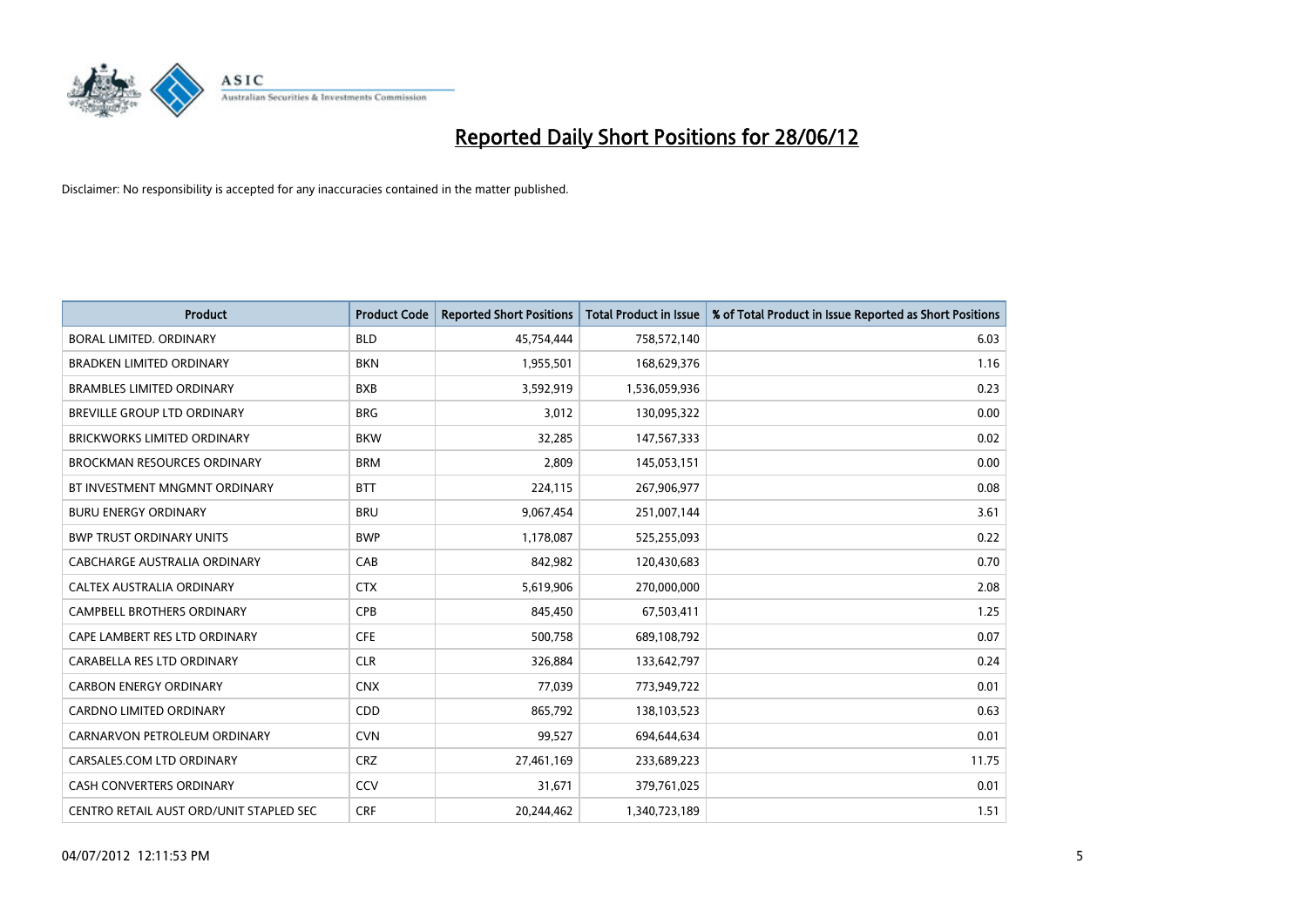

| <b>Product</b>                          | <b>Product Code</b> | <b>Reported Short Positions</b> | <b>Total Product in Issue</b> | % of Total Product in Issue Reported as Short Positions |
|-----------------------------------------|---------------------|---------------------------------|-------------------------------|---------------------------------------------------------|
| <b>CERAMIC FUEL CELLS ORDINARY</b>      | <b>CFU</b>          | 146,659                         | 1,366,298,863                 | 0.01                                                    |
| CFS RETAIL TRUST GRP STAPLED SECURITIES | <b>CFX</b>          | 72,583,153                      | 2,835,026,953                 | 2.56                                                    |
| CGA MINING LIMITED ORDINARY             | CGX                 | 221,604                         | 337,725,726                   | 0.07                                                    |
| CHALLENGER DIV.PRO. STAPLED UNITS       | <b>CDI</b>          | 740,646                         | 860,977,302                   | 0.09                                                    |
| CHALLENGER INFRAST. STAPLED UNITS       | <b>CIF</b>          | 402,650                         | 316,223,785                   | 0.13                                                    |
| <b>CHALLENGER LIMITED ORDINARY</b>      | <b>CGF</b>          | 11,189,209                      | 544,827,710                   | 2.05                                                    |
| CHARTER HALL GROUP STAPLED US PROHIBIT. | <b>CHC</b>          | 297,455                         | 296,846,225                   | 0.10                                                    |
| <b>CHARTER HALL RETAIL UNITS</b>        | <b>CQR</b>          | 879,909                         | 299,628,571                   | 0.29                                                    |
| <b>CHORUS LIMITED ORDINARY</b>          | <b>CNU</b>          | 1,072,163                       | 385,082,123                   | 0.28                                                    |
| CITIGOLD CORP LTD ORDINARY              | <b>CTO</b>          | 1,355,317                       | 1,105,078,301                 | 0.12                                                    |
| <b>CLOUGH LIMITED ORDINARY</b>          | <b>CLO</b>          | 221,561                         | 773,729,263                   | 0.03                                                    |
| <b>CNPR GRP UNITS/ORD STAPLED</b>       | <b>CNP</b>          | 2,537                           | 972,414,514                   | 0.00                                                    |
| COAL OF AFRICA LTD ORDINARY             | <b>CZA</b>          | 200,983                         | 662,484,573                   | 0.03                                                    |
| <b>COALSPUR MINES LTD ORDINARY</b>      | <b>CPL</b>          | 11,152,269                      | 620,729,899                   | 1.80                                                    |
| <b>COBAR CONSOLIDATED ORDINARY</b>      | CCU                 | 306,508                         | 210,101,187                   | 0.15                                                    |
| COCA-COLA AMATIL ORDINARY               | <b>CCL</b>          | 7,880,194                       | 761,319,007                   | 1.04                                                    |
| <b>COCHLEAR LIMITED ORDINARY</b>        | <b>COH</b>          | 5,861,062                       | 56,929,432                    | 10.30                                                   |
| <b>COCKATOO COAL ORDINARY</b>           | <b>COK</b>          | 17,431,429                      | 1,016,746,908                 | 1.71                                                    |
| <b>COFFEY INTERNATIONAL ORDINARY</b>    | <b>COF</b>          | 252,009                         | 255,833,165                   | 0.10                                                    |
| <b>COKAL LTD ORDINARY</b>               | <b>CKA</b>          | 59.385                          | 411,046,892                   | 0.01                                                    |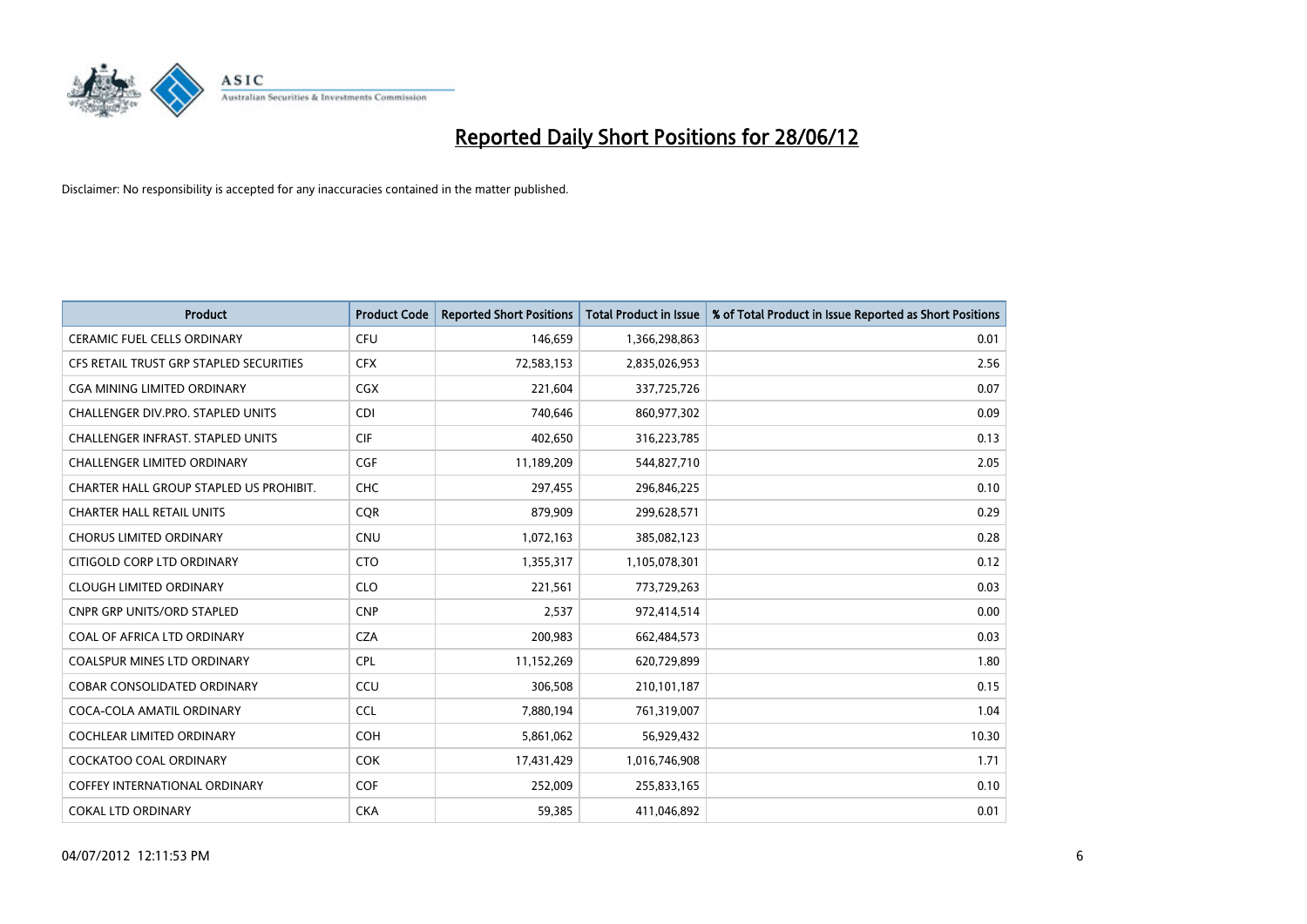

| <b>Product</b>                          | <b>Product Code</b> | <b>Reported Short Positions</b> | <b>Total Product in Issue</b> | % of Total Product in Issue Reported as Short Positions |
|-----------------------------------------|---------------------|---------------------------------|-------------------------------|---------------------------------------------------------|
| <b>COLLINS FOODS LTD ORDINARY</b>       | <b>CKF</b>          | 88,988                          | 93,000,003                    | 0.10                                                    |
| COMMONWEALTH BANK, ORDINARY             | <b>CBA</b>          | 30,830,881                      | 1,592,154,780                 | 1.94                                                    |
| COMMONWEALTH PROP ORDINARY UNITS        | <b>CPA</b>          | 45,731,200                      | 2,347,003,413                 | 1.95                                                    |
| <b>COMPASS RESOURCES ORDINARY</b>       | <b>CMR</b>          | 7,472                           | 1,403,744,100                 | 0.00                                                    |
| <b>COMPUTERSHARE LTD ORDINARY</b>       | <b>CPU</b>          | 5,382,737                       | 555,664,059                   | 0.97                                                    |
| CONSOLIDATED MEDIA, ORDINARY            | <b>CMJ</b>          | 1,157,002                       | 561,834,996                   | 0.21                                                    |
| CONTINENTAL COAL LTD ORDINARY           | CCC                 | 143,524                         | 430,742,398                   | 0.03                                                    |
| <b>COOPER ENERGY LTD ORDINARY</b>       | <b>COE</b>          | 299,904                         | 292,791,528                   | 0.10                                                    |
| <b>CREDIT CORP GROUP ORDINARY</b>       | <b>CCP</b>          | 39,680                          | 45,571,114                    | 0.09                                                    |
| <b>CROMWELL PROP STAPLED SECURITIES</b> | <b>CMW</b>          | 4,029                           | 1,169,688,943                 | 0.00                                                    |
| <b>CROWN LIMITED ORDINARY</b>           | <b>CWN</b>          | 3,440,354                       | 728,394,185                   | 0.47                                                    |
| <b>CSG LIMITED ORDINARY</b>             | <b>CSV</b>          | 825,834                         | 282,567,499                   | 0.29                                                    |
| <b>CSL LIMITED ORDINARY</b>             | <b>CSL</b>          | 3,596,108                       | 509,214,861                   | 0.71                                                    |
| <b>CSR LIMITED ORDINARY</b>             | <b>CSR</b>          | 41,440,054                      | 506,000,315                   | 8.19                                                    |
| <b>CUDECO LIMITED ORDINARY</b>          | CDU                 | 5,694,902                       | 189, 185, 878                 | 3.01                                                    |
| <b>CUE ENERGY RESOURCE ORDINARY</b>     | <b>CUE</b>          | 53,993                          | 698,119,720                   | 0.01                                                    |
| DART ENERGY LTD ORDINARY                | <b>DTE</b>          | 21,234,228                      | 768,645,654                   | 2.76                                                    |
| DAVID JONES LIMITED ORDINARY            | <b>DJS</b>          | 54,610,829                      | 528,655,600                   | 10.33                                                   |
| DECMIL GROUP LIMITED ORDINARY           | <b>DCG</b>          | 660,810                         | 166,492,757                   | 0.40                                                    |
| DEXUS PROPERTY GROUP STAPLED UNITS      | <b>DXS</b>          | 85,543,621                      | 4,839,024,176                 | 1.77                                                    |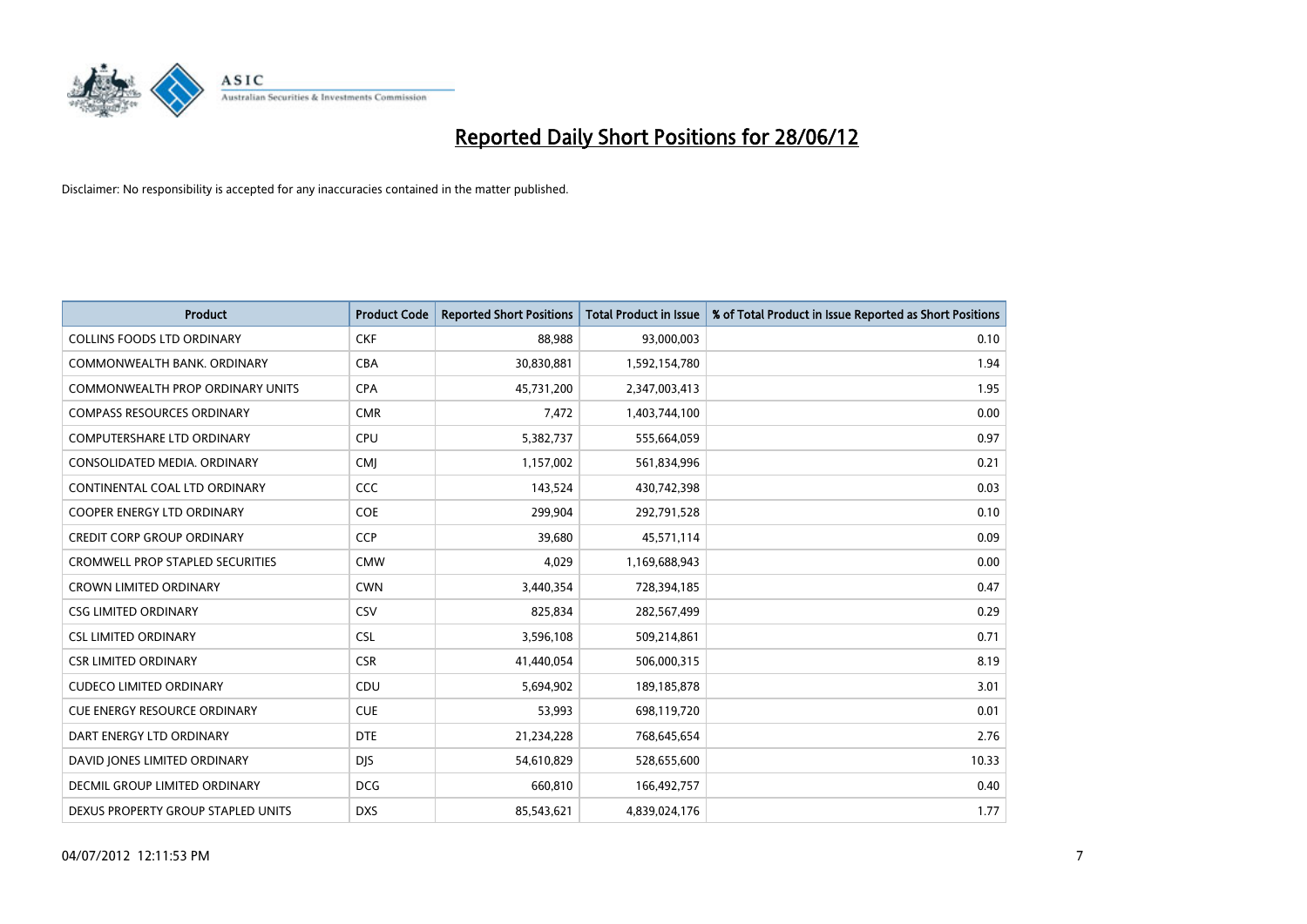

| <b>Product</b>                           | <b>Product Code</b> | <b>Reported Short Positions</b> | <b>Total Product in Issue</b> | % of Total Product in Issue Reported as Short Positions |
|------------------------------------------|---------------------|---------------------------------|-------------------------------|---------------------------------------------------------|
| DISCOVERY METALS LTD ORDINARY            | <b>DML</b>          | 15,273,024                      | 442,128,231                   | 3.45                                                    |
| DOMINO PIZZA ENTERPR ORDINARY            | <b>DMP</b>          | 332,076                         | 69,899,674                    | 0.48                                                    |
| DORAY MINERALS LTD ORDINARY              | <b>DRM</b>          | 29,962                          | 81,312,275                    | 0.04                                                    |
| DOWNER EDI LIMITED ORDINARY              | <b>DOW</b>          | 7,753,829                       | 429,100,296                   | 1.81                                                    |
| DRILLSEARCH ENERGY ORDINARY              | <b>DLS</b>          | 4,226,418                       | 337,449,196                   | 1.25                                                    |
| DUET GROUP STAPLED US PROHIBIT.          | <b>DUE</b>          | 4,095,365                       | 1,109,831,386                 | 0.37                                                    |
| <b>DULUXGROUP LIMITED ORDINARY</b>       | <b>DLX</b>          | 9,064,778                       | 368,984,902                   | 2.46                                                    |
| <b>DWS LTD ORDINARY</b>                  | <b>DWS</b>          | 1,850                           | 132,362,763                   | 0.00                                                    |
| ECHO ENTERTAINMENT ORDINARY              | <b>EGP</b>          | 41,470,375                      | 688,019,737                   | 6.03                                                    |
| ELDERS LIMITED ORDINARY                  | <b>ELD</b>          | 16,758,930                      | 448,598,480                   | 3.74                                                    |
| ELDORADO GOLD CORP CDI 1:1               | EAU                 | 45,887                          | 7,028,874                     | 0.65                                                    |
| ELEMENTAL MINERALS ORDINARY              | <b>ELM</b>          | 439,552                         | 243,614,280                   | 0.18                                                    |
| ELEMENTOS LIMITED ORDINARY               | <b>ELT</b>          | 16                              | 82,383,526                    | 0.00                                                    |
| <b>EMECO HOLDINGS ORDINARY</b>           | <b>EHL</b>          | 3,001,865                       | 631,237,586                   | 0.48                                                    |
| <b>EMERALD OIL &amp; GAS NL ORDINARY</b> | <b>EMR</b>          | 2,109,225                       | 898,790,281                   | 0.23                                                    |
| <b>ENDEAVOUR MIN CORP CDI 1:1</b>        | <b>EVR</b>          | 31,541                          | 117,438,458                   | 0.03                                                    |
| <b>ENERGY RESOURCES ORDINARY 'A'</b>     | <b>ERA</b>          | 10,414,843                      | 517,725,062                   | 2.01                                                    |
| ENERGY WORLD CORPOR. ORDINARY            | <b>EWC</b>          | 13,565,400                      | 1,734,166,672                 | 0.78                                                    |
| <b>ENVESTRA LIMITED ORDINARY</b>         | <b>ENV</b>          | 12,457,356                      | 1,572,392,111                 | 0.79                                                    |
| EQUATORIAL RES LTD ORDINARY              | EQX                 | 125,224                         | 117,235,353                   | 0.11                                                    |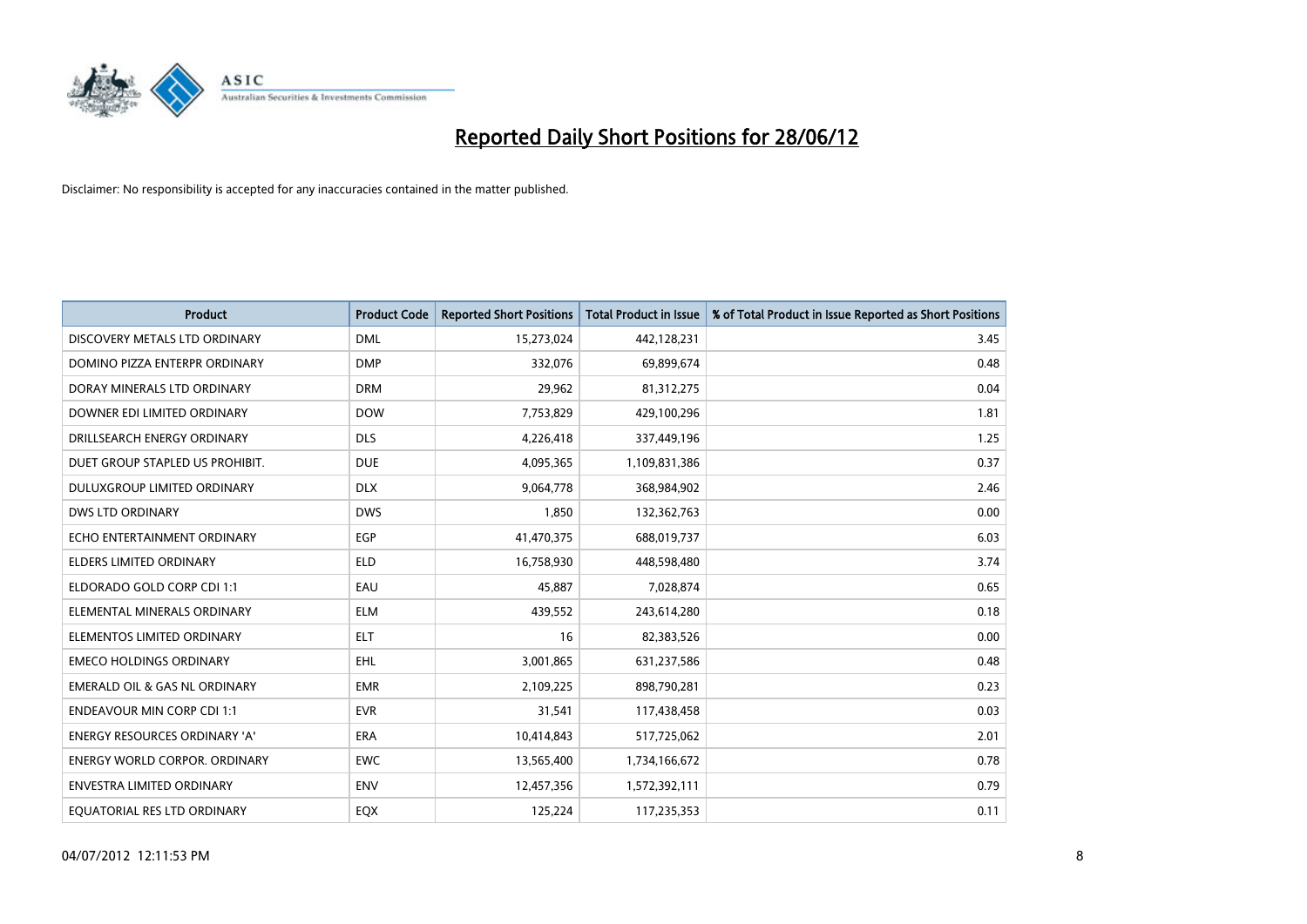

| <b>Product</b>                        | <b>Product Code</b> | <b>Reported Short Positions</b> | <b>Total Product in Issue</b> | % of Total Product in Issue Reported as Short Positions |
|---------------------------------------|---------------------|---------------------------------|-------------------------------|---------------------------------------------------------|
| <b>EUREKA ENERGY LTD ORDINARY</b>     | <b>EKA</b>          | 1,284,497                       | 237,764,050                   | 0.54                                                    |
| EVOLUTION MINING LTD ORDINARY         | <b>EVN</b>          | 2,106,411                       | 707,105,713                   | 0.30                                                    |
| EXCO RESOURCES LTD ORDINARY           | <b>EXS</b>          | 50,060                          | 356,044,187                   | 0.01                                                    |
| FAIRFAX MEDIA LTD ORDINARY            | <b>FXI</b>          | 321,166,824                     | 2,351,955,725                 | 13.66                                                   |
| <b>FAR LTD ORDINARY</b>               | <b>FAR</b>          | 22,057,217                      | 2,499,846,742                 | 0.88                                                    |
| FISHER & PAYKEL H. ORDINARY           | <b>FPH</b>          | 5,000                           | 530,053,399                   | 0.00                                                    |
| FKP PROPERTY GROUP STAPLED SECURITIES | <b>FKP</b>          | 33,675,936                      | 1,211,033,858                 | 2.78                                                    |
| FLEETWOOD CORP ORDINARY               | <b>FWD</b>          | 97,212                          | 59,217,793                    | 0.16                                                    |
| FLETCHER BUILDING ORDINARY            | <b>FBU</b>          | 8,947,524                       | 682,866,936                   | 1.31                                                    |
| FLEXIGROUP LIMITED ORDINARY           | <b>FXL</b>          | 38,163                          | 282,113,791                   | 0.01                                                    |
| <b>FLIGHT CENTRE ORDINARY</b>         | <b>FLT</b>          | 12,205,493                      | 100,039,833                   | 12.20                                                   |
| FLINDERS MINES LTD ORDINARY           | <b>FMS</b>          | 825,557                         | 1,821,300,404                 | 0.05                                                    |
| FOCUS MINERALS LTD ORDINARY           | <b>FML</b>          | 521,329                         | 4,320,773,701                 | 0.01                                                    |
| <b>FORGE GROUP LIMITED ORDINARY</b>   | FGE                 | 357,656                         | 86,169,014                    | 0.42                                                    |
| FORTESCUE METALS GRP ORDINARY         | <b>FMG</b>          | 175,275,644                     | 3,113,798,659                 | 5.63                                                    |
| <b>G.U.D. HOLDINGS ORDINARY</b>       | GUD                 | 1,046,473                       | 70,803,455                    | 1.48                                                    |
| <b>G8 EDUCATION LIMITED ORDINARY</b>  | <b>GEM</b>          | $\mathbf{1}$                    | 203,770,273                   | 0.00                                                    |
| <b>GALAXY RESOURCES ORDINARY</b>      | GXY                 | 7,217,092                       | 364,425,203                   | 1.98                                                    |
| <b>GENETIC TECHNOLOGIES ORDINARY</b>  | GTG                 | 363,000                         | 464,771,819                   | 0.08                                                    |
| <b>GEODYNAMICS LIMITED ORDINARY</b>   | GDY                 | 850                             | 406,452,608                   | 0.00                                                    |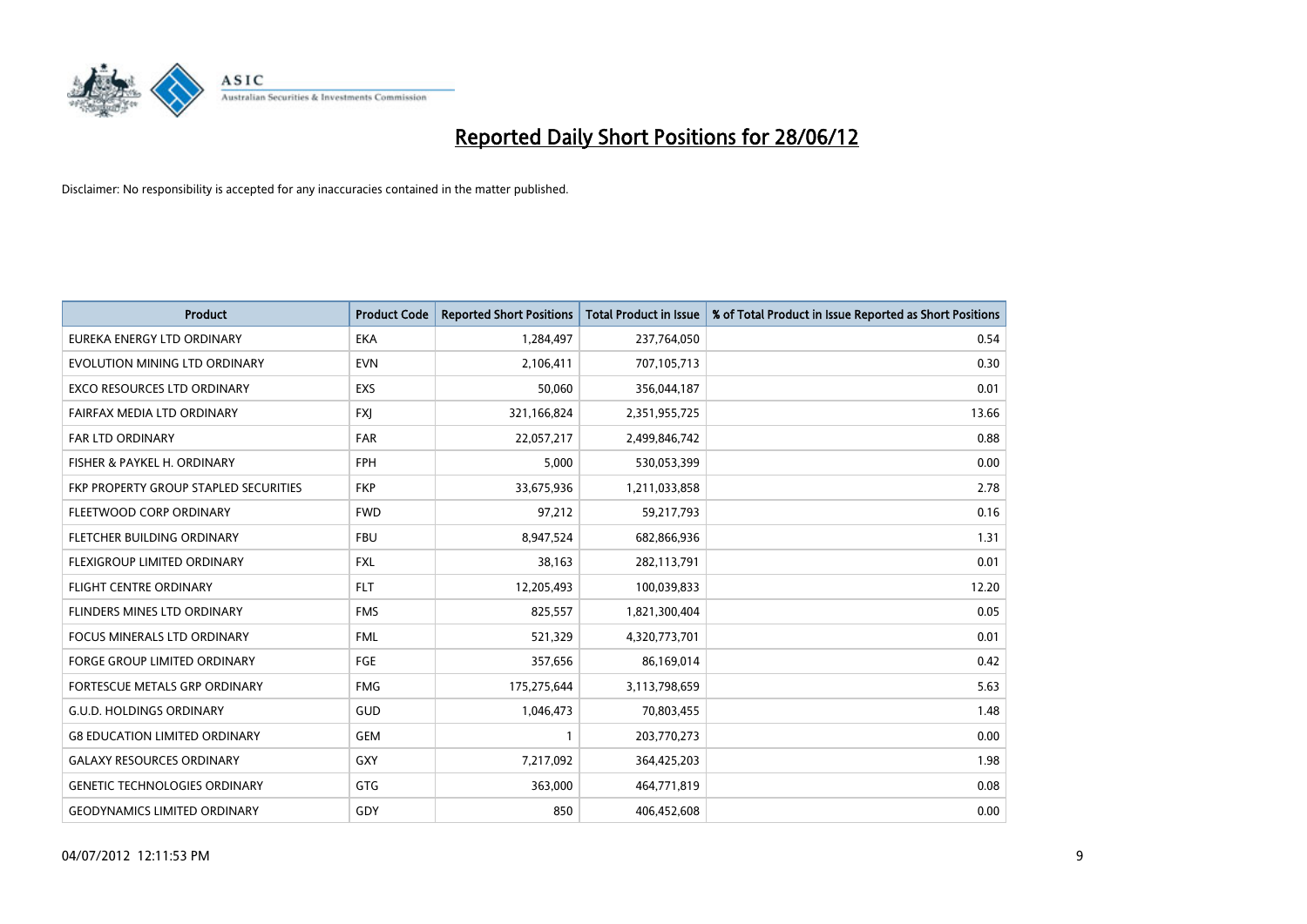

| <b>Product</b>                                   | <b>Product Code</b> | <b>Reported Short Positions</b> | <b>Total Product in Issue</b> | % of Total Product in Issue Reported as Short Positions |
|--------------------------------------------------|---------------------|---------------------------------|-------------------------------|---------------------------------------------------------|
| <b>GINDALBIE METALS LTD ORDINARY</b>             | GBG                 | 43,028,287                      | 1,247,487,454                 | 3.45                                                    |
| <b>GLOBAL CONSTRUCTION ORDINARY</b>              | GCS                 | 10,000                          | 116,464,741                   | 0.01                                                    |
| <b>GLOUCESTER COAL ORDINARY</b>                  | <b>GCL</b>          | 815,816                         | 218,727,665                   | 0.37                                                    |
| <b>GOLD ROAD RES LTD ORDINARY</b>                | <b>GOR</b>          | 158,619                         | 389,975,665                   | 0.04                                                    |
| <b>GOODMAN FIELDER, ORDINARY</b>                 | GFF                 | 35,810,783                      | 1,955,559,207                 | 1.83                                                    |
| <b>GOODMAN GROUP STAPLED US PROHIBIT.</b>        | <b>GMG</b>          | 30,277,417                      | 1,605,107,475                 | 1.89                                                    |
| <b>GPT GROUP STAPLED SEC.</b>                    | <b>GPT</b>          | 5,168,514                       | 1,775,596,199                 | 0.29                                                    |
| <b>GRAINCORP LIMITED A CLASS ORDINARY</b>        | <b>GNC</b>          | 634,239                         | 198,318,900                   | 0.32                                                    |
| <b>GRANGE RESOURCES, ORDINARY</b>                | <b>GRR</b>          | 3,009,764                       | 1,154,766,592                 | 0.26                                                    |
| <b>GREENLAND MIN EN LTD ORDINARY</b>             | GGG                 | 3,841,925                       | 416,390,488                   | 0.92                                                    |
| <b>GROWTHPOINT PROPERTY ORD/UNIT STAPLED SEC</b> | GOZ                 | 123,430                         | 379,476,246                   | 0.03                                                    |
| <b>GRYPHON MINERALS LTD ORDINARY</b>             | GRY                 | 10,608,510                      | 348,264,983                   | 3.05                                                    |
| <b>GUILDFORD COAL LTD ORDINARY</b>               | <b>GUF</b>          | 2,680,045                       | 276,867,530                   | 0.97                                                    |
| <b>GUIARAT NRE COAL LTD ORDINARY</b>             | <b>GNM</b>          | 663,990                         | 993,137,858                   | 0.07                                                    |
| <b>GUNNS LIMITED ORDINARY</b>                    | <b>GNS</b>          | 30,512,933                      | 848,401,559                   | 3.60                                                    |
| <b>GWA GROUP LTD ORDINARY</b>                    | <b>GWA</b>          | 17,465,587                      | 302,005,514                   | 5.78                                                    |
| HARVEY NORMAN ORDINARY                           | <b>HVN</b>          | 95,537,877                      | 1,062,316,784                 | 8.99                                                    |
| HASTIE GROUP LIMITED ORDINARY                    | <b>HST</b>          | 233,914                         | 137,353,504                   | 0.17                                                    |
| HASTINGS DIVERSIFIED STAPLED SECURITY            | <b>HDF</b>          | 838,258                         | 530,001,072                   | 0.16                                                    |
| HAVILAH RESOURCES NL ORDINARY                    | <b>HAV</b>          | 126,344                         | 101,311,223                   | 0.12                                                    |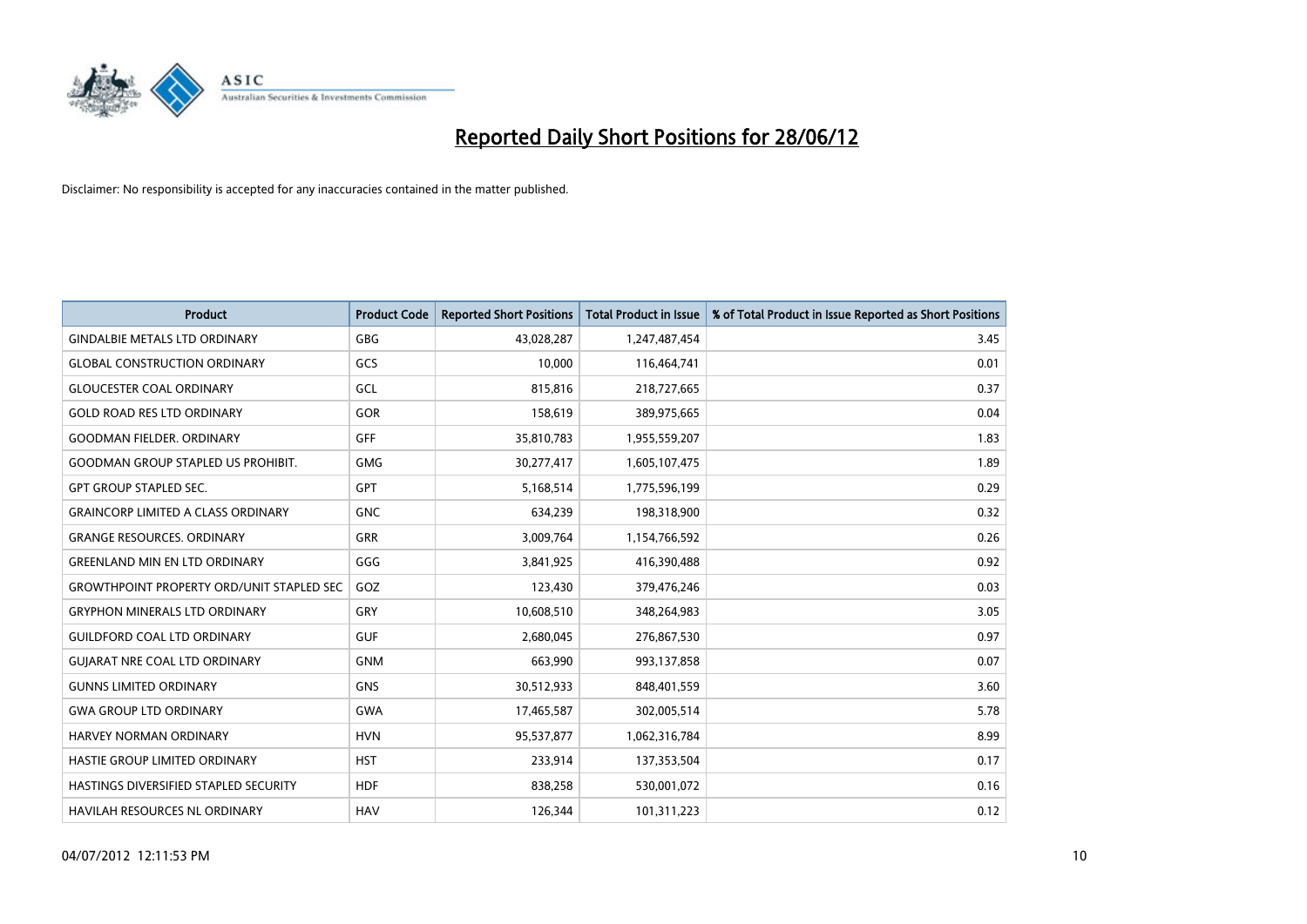

| <b>Product</b>                           | <b>Product Code</b> | <b>Reported Short Positions</b> | <b>Total Product in Issue</b> | % of Total Product in Issue Reported as Short Positions |
|------------------------------------------|---------------------|---------------------------------|-------------------------------|---------------------------------------------------------|
| <b>HENDERSON GROUP CDI 1:1</b>           | <b>HGG</b>          | 5,174,153                       | 701,518,485                   | 0.74                                                    |
| HFA HOLDINGS LIMITED ORDINARY            | <b>HFA</b>          | 3,809                           | 117,332,831                   | 0.00                                                    |
| <b>HIGHLANDS PACIFIC ORDINARY</b>        | <b>HIG</b>          | 68,520                          | 686,202,481                   | 0.01                                                    |
| HILLGROVE RES LTD ORDINARY               | <b>HGO</b>          | 4,636,907                       | 793,698,575                   | 0.58                                                    |
| HILLS HOLDINGS LTD ORDINARY              | <b>HIL</b>          | 2,451,001                       | 246,500,444                   | 0.99                                                    |
| HORIZON OIL LIMITED ORDINARY             | <b>HZN</b>          | 25,648,842                      | 1,130,811,515                 | 2.27                                                    |
| <b>ICON ENERGY LIMITED ORDINARY</b>      | <b>ICN</b>          | 72                              | 469,301,394                   | 0.00                                                    |
| <b>IINET LIMITED ORDINARY</b>            | <b>IIN</b>          | 116,626                         | 160,968,847                   | 0.07                                                    |
| ILUKA RESOURCES ORDINARY                 | ILU                 | 36,022,509                      | 418,700,517                   | 8.60                                                    |
| <b>IMDEX LIMITED ORDINARY</b>            | <b>IMD</b>          | 259,942                         | 208,250,426                   | 0.12                                                    |
| IMF (AUSTRALIA) LTD ORDINARY             | <b>IMF</b>          | 106,579                         | 123,828,193                   | 0.09                                                    |
| <b>INCITEC PIVOT ORDINARY</b>            | <b>IPL</b>          | 4,271,722                       | 1,628,730,107                 | 0.26                                                    |
| <b>INDEPENDENCE GROUP ORDINARY</b>       | <b>IGO</b>          | 11,583,474                      | 232,882,535                   | 4.97                                                    |
| <b>INDOPHIL RESOURCES ORDINARY</b>       | <b>IRN</b>          | 1,021,505                       | 1,203,146,194                 | 0.08                                                    |
| INDUSTREA LIMITED ORDINARY               | IDL                 | 551,252                         | 370,268,218                   | 0.15                                                    |
| <b>INFIGEN ENERGY STAPLED SECURITIES</b> | <b>IFN</b>          | 5,615,941                       | 762,265,972                   | 0.74                                                    |
| <b>INSURANCE AUSTRALIA ORDINARY</b>      | <b>IAG</b>          | 4,812,535                       | 2,079,034,021                 | 0.23                                                    |
| INTEGRA MINING LTD. ORDINARY             | <b>IGR</b>          | 3,960,967                       | 846,343,881                   | 0.47                                                    |
| <b>INTREPID MINES ORDINARY</b>           | IAU                 | 11,592,655                      | 525,885,308                   | 2.20                                                    |
| INVESTA OFFICE FUND STAPLED SECURITIES   | <b>IOF</b>          | 2.304.058                       | 614,047,458                   | 0.38                                                    |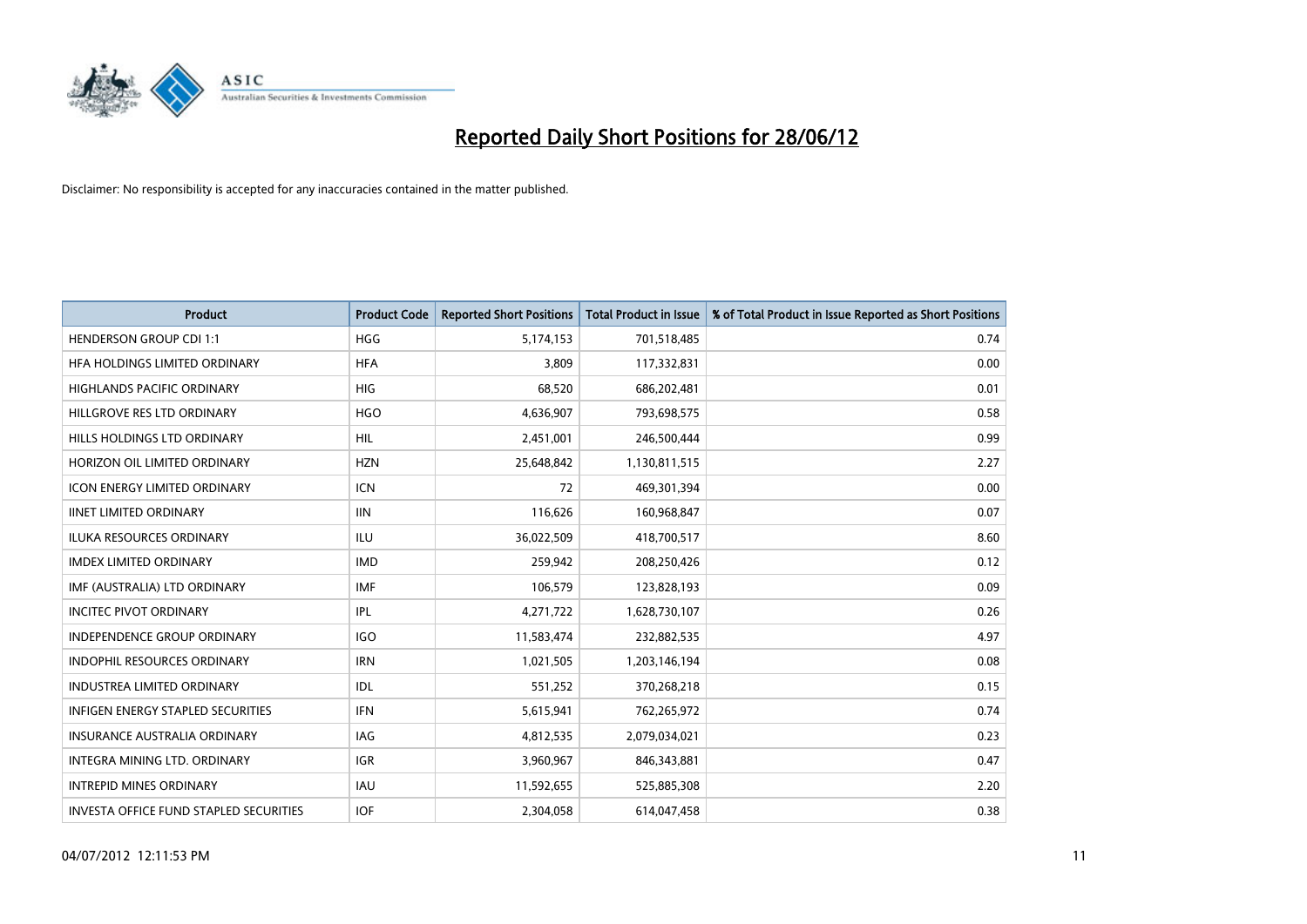

| <b>Product</b>                            | <b>Product Code</b> | <b>Reported Short Positions</b> | <b>Total Product in Issue</b> | % of Total Product in Issue Reported as Short Positions |
|-------------------------------------------|---------------------|---------------------------------|-------------------------------|---------------------------------------------------------|
| <b>INVOCARE LIMITED ORDINARY</b>          | IVC                 | 3,487,840                       | 110,030,298                   | 3.17                                                    |
| ION LIMITED ORDINARY                      | <b>ION</b>          | 164,453                         | 256,365,105                   | 0.06                                                    |
| <b>IOOF HOLDINGS LTD ORDINARY</b>         | IFL                 | 923,300                         | 229,794,395                   | 0.40                                                    |
| <b>IPROPERTY GROUP LTD ORDINARY</b>       | <b>IPP</b>          | 40,000                          | 179,879,862                   | 0.02                                                    |
| <b>IRESS LIMITED ORDINARY</b>             | <b>IRE</b>          | 3,054,438                       | 127,036,010                   | 2.40                                                    |
| <b>IRON ORE HOLDINGS ORDINARY</b>         | <b>IOH</b>          | 59,654                          | 165,912,170                   | 0.04                                                    |
| ISHARES MSCI AUS 200 ISHARES MSCI AUS 200 | IOZ                 | 73,898                          | 4,352,373                     | 1.70                                                    |
| ISHARES S&P HIGH DIV ISHARES S&P HIGH DIV | <b>IHD</b>          | 60,882                          | 2,903,027                     | 2.10                                                    |
| ISHARES SMALL ORDS ISHARES SMALL ORDS     | <b>ISO</b>          | 416,718                         | 5,703,165                     | 7.31                                                    |
| <b>IVANHOE AUSTRALIA ORDINARY</b>         | <b>IVA</b>          | 3,526,022                       | 553,921,745                   | 0.64                                                    |
| JAMES HARDIE INDUST CHESS DEPOSITARY INT  | <b>IHX</b>          | 12,668,772                      | 437,938,350                   | 2.89                                                    |
| <b>JB HI-FI LIMITED ORDINARY</b>          | <b>IBH</b>          | 20,325,157                      | 98,850,643                    | 20.56                                                   |
| <b>JUPITER MINES ORDINARY</b>             | <b>IMS</b>          | 545                             | 1,806,834,044                 | 0.00                                                    |
| <b>KAGARA LTD ORDINARY</b>                | KZL                 | 3,475,166                       | 798,953,117                   | 0.43                                                    |
| KANGAROO RES LTD ORDINARY                 | <b>KRL</b>          | 183,733                         | 3,434,430,012                 | 0.01                                                    |
| KAROON GAS AUSTRALIA ORDINARY             | <b>KAR</b>          | 601,585                         | 221,420,769                   | 0.27                                                    |
| KASBAH RESOURCES ORDINARY                 | KAS                 | 42,674                          | 395,412,596                   | 0.01                                                    |
| KATHMANDU HOLD LTD ORDINARY               | <b>KMD</b>          | 1,962,710                       | 200,000,000                   | 0.98                                                    |
| <b>KBL MINING LIMITED ORDINARY</b>        | <b>KBL</b>          | 1,820                           | 283,921,456                   | 0.00                                                    |
| KENTOR GOLD LIMITED ORDINARY              | KGL                 | 290                             | 106,209,874                   | 0.00                                                    |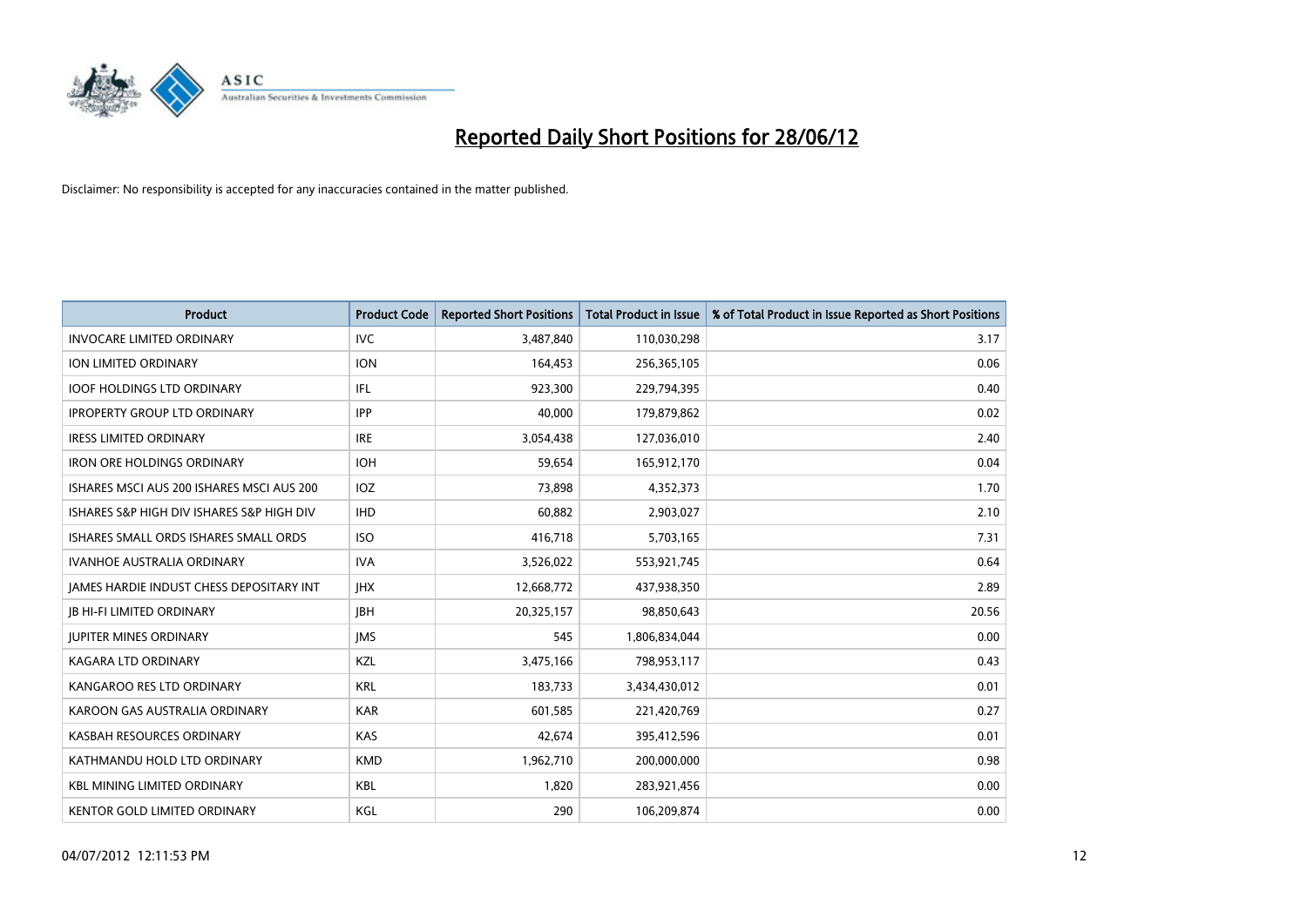

| <b>Product</b>                        | <b>Product Code</b> | <b>Reported Short Positions</b> | <b>Total Product in Issue</b> | % of Total Product in Issue Reported as Short Positions |
|---------------------------------------|---------------------|---------------------------------|-------------------------------|---------------------------------------------------------|
| <b>KEYBRIDGE CAPITAL ORDINARY</b>     | <b>KBC</b>          | 1                               | 172,070,564                   | 0.00                                                    |
| KINGSGATE CONSOLID. ORDINARY          | <b>KCN</b>          | 5,419,289                       | 151,263,789                   | 3.58                                                    |
| KINGSROSE MINING LTD ORDINARY         | <b>KRM</b>          | 215,588                         | 289,167,830                   | 0.07                                                    |
| LEIGHTON HOLDINGS ORDINARY            | LEI                 | 9,176,306                       | 337,087,596                   | 2.72                                                    |
| LEND LEASE GROUP UNIT/ORD STAPLED     | <b>LLC</b>          | 3,164,078                       | 572,789,827                   | 0.55                                                    |
| LINC ENERGY LTD ORDINARY              | <b>LNC</b>          | 38,070,173                      | 504,487,631                   | 7.55                                                    |
| LIQUEFIED NATURAL ORDINARY            | <b>LNG</b>          | 272,800                         | 267,699,015                   | 0.10                                                    |
| LYNAS CORPORATION ORDINARY            | <b>LYC</b>          | 180,593,663                     | 1,715,029,131                 | 10.53                                                   |
| <b>M2 TELECOMMUNICATION ORDINARY</b>  | <b>MTU</b>          | 586,532                         | 156,571,954                   | 0.37                                                    |
| <b>MACA LIMITED ORDINARY</b>          | <b>MLD</b>          | 40,064                          | 150,000,000                   | 0.03                                                    |
| <b>MACMAHON HOLDINGS ORDINARY</b>     | MAH                 | 2,195,607                       | 738,631,705                   | 0.30                                                    |
| MACO ATLAS ROADS GRP ORDINARY STAPLED | <b>MOA</b>          | 6,226,610                       | 464,279,594                   | 1.34                                                    |
| MACQUARIE GROUP LTD ORDINARY          | <b>MQG</b>          | 6,288,149                       | 348,635,692                   | 1.80                                                    |
| MARENGO MINING ORDINARY               | <b>MGO</b>          | 39,850                          | 1,003,745,113                 | 0.00                                                    |
| <b>MATRIX C &amp; E LTD ORDINARY</b>  | <b>MCE</b>          | 963,459                         | 94,555,428                    | 1.02                                                    |
| <b>MAVERICK DRILLING ORDINARY</b>     | <b>MAD</b>          | 270,000                         | 267,594,286                   | 0.10                                                    |
| MCMILLAN SHAKESPEARE ORDINARY         | <b>MMS</b>          | 64,837                          | 74,523,965                    | 0.09                                                    |
| MEDUSA MINING LTD ORDINARY            | <b>MML</b>          | 2,110,398                       | 188,903,911                   | 1.12                                                    |
| MEO AUSTRALIA LTD ORDINARY            | <b>MEO</b>          | 565,294                         | 539,913,260                   | 0.10                                                    |
| <b>MERMAID MARINE ORDINARY</b>        | <b>MRM</b>          | 1,095,862                       | 219,453,350                   | 0.50                                                    |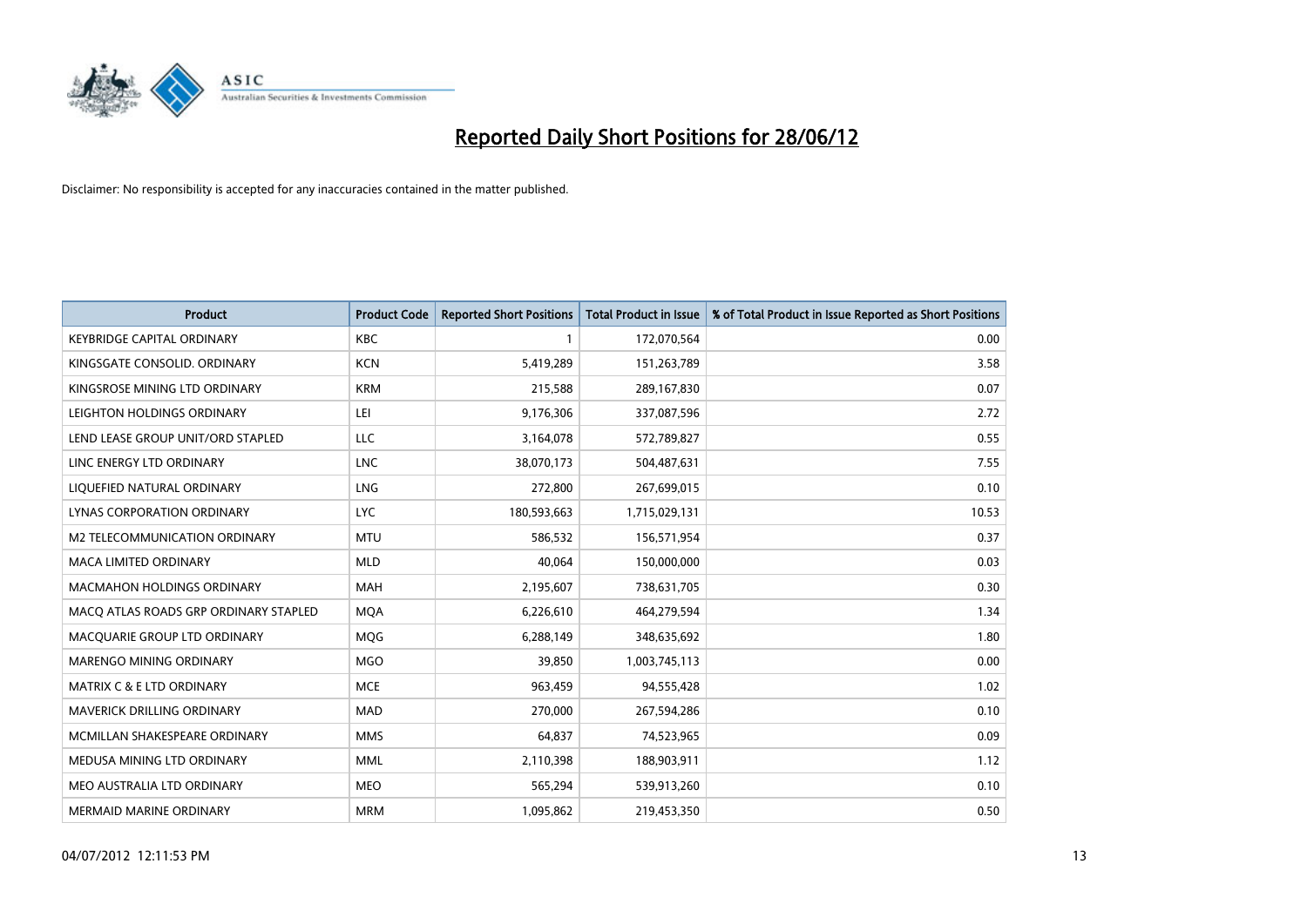

| <b>Product</b>                    | <b>Product Code</b> | <b>Reported Short Positions</b> | <b>Total Product in Issue</b> | % of Total Product in Issue Reported as Short Positions |
|-----------------------------------|---------------------|---------------------------------|-------------------------------|---------------------------------------------------------|
| MESOBLAST LIMITED ORDINARY        | <b>MSB</b>          | 17,589,277                      | 284,478,361                   | 6.18                                                    |
| METALS X LIMITED ORDINARY         | <b>MLX</b>          | 2,164,938                       | 1,317,913,157                 | 0.16                                                    |
| METCASH LIMITED ORDINARY          | <b>MTS</b>          | 47,619,137                      | 771,345,864                   | 6.17                                                    |
| METGASCO LIMITED ORDINARY         | <b>MEL</b>          | 270,506                         | 337,414,140                   | 0.08                                                    |
| METMINCO LIMITED ORDINARY         | <b>MNC</b>          | 1,570,095                       | 1,749,541,573                 | 0.09                                                    |
| MHM METALS LIMITED ORDINARY       | <b>MHM</b>          | 37,083                          | 105,605,817                   | 0.04                                                    |
| MICLYN EXP OFFSHR ORDINARY        | <b>MIO</b>          | 61,574                          | 278,515,705                   | 0.02                                                    |
| MILTON CORPORATION ORDINARY       | <b>MLT</b>          | 12,800                          | 121,625,655                   | 0.01                                                    |
| MINCOR RESOURCES NL ORDINARY      | <b>MCR</b>          | 1,984,716                       | 189,791,999                   | 1.05                                                    |
| MINERAL DEPOSITS ORDINARY         | <b>MDL</b>          | 166,347                         | 83,538,786                    | 0.20                                                    |
| MINERAL RESOURCES. ORDINARY       | <b>MIN</b>          | 2,132,889                       | 184,856,018                   | 1.15                                                    |
| MIRABELA NICKEL LTD ORDINARY      | <b>MBN</b>          | 18,251,131                      | 876,571,645                   | 2.08                                                    |
| MIRVAC GROUP STAPLED SECURITIES   | <b>MGR</b>          | 26,264,394                      | 3,418,236,755                 | 0.77                                                    |
| MOLOPO ENERGY LTD ORDINARY        | <b>MPO</b>          | 1,175,681                       | 245,579,810                   | 0.48                                                    |
| MOLY MINES LIMITED ORDINARY       | <b>MOL</b>          | 37,410                          | 384,893,989                   | 0.01                                                    |
| MONADELPHOUS GROUP ORDINARY       | <b>MND</b>          | 2,854,537                       | 88,674,327                    | 3.22                                                    |
| MORTGAGE CHOICE LTD ORDINARY      | <b>MOC</b>          | 10,516                          | 120,319,572                   | 0.01                                                    |
| <b>MOUNT GIBSON IRON ORDINARY</b> | <b>MGX</b>          | 7,730,720                       | 1,085,516,652                 | 0.71                                                    |
| MURCHISON METALS LTD ORDINARY     | <b>MMX</b>          | 4,541,851                       | 450,093,277                   | 1.01                                                    |
| MYER HOLDINGS LTD ORDINARY        | <b>MYR</b>          | 65,090,235                      | 583,384,551                   | 11.16                                                   |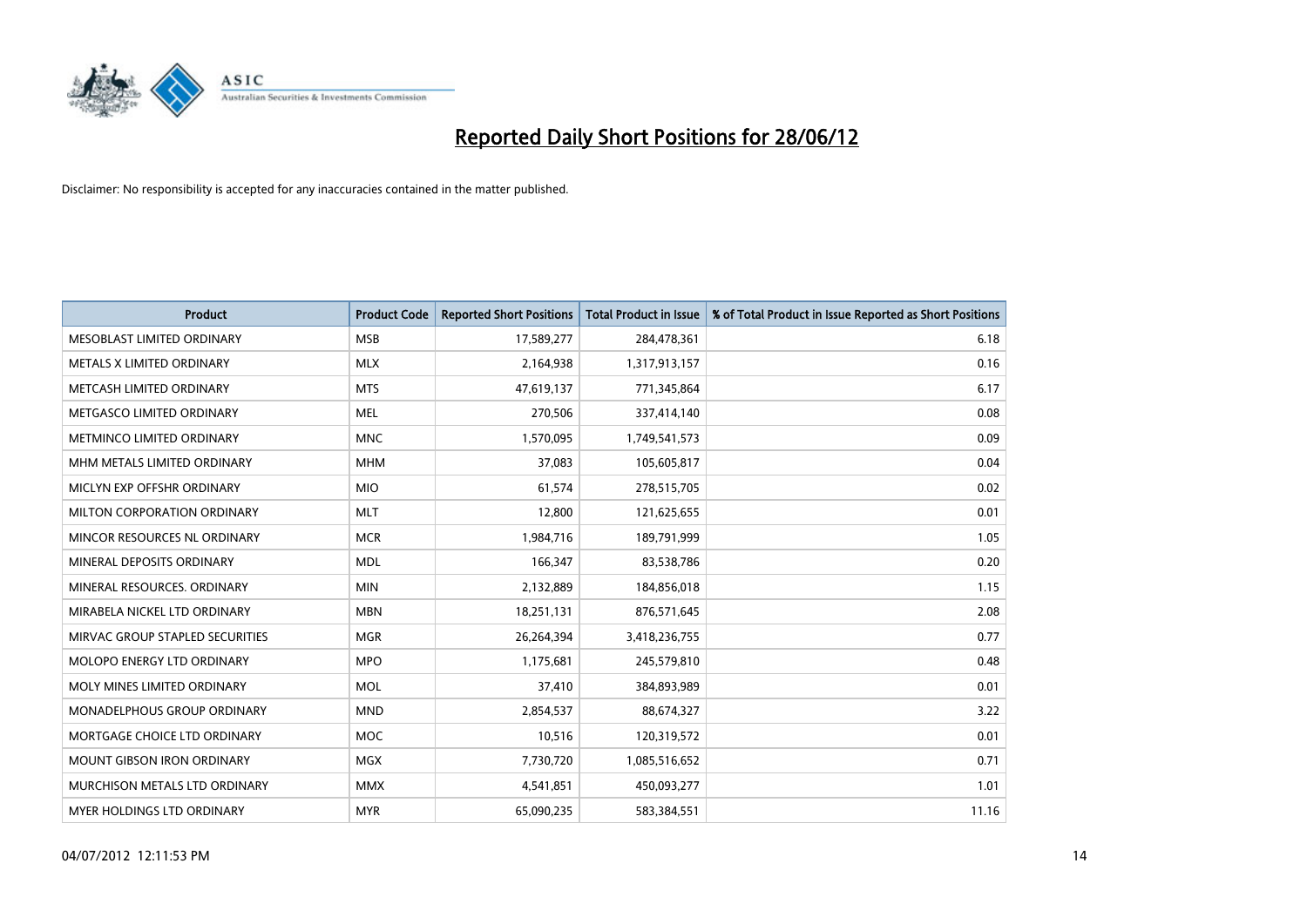

| <b>Product</b>                        | <b>Product Code</b> | <b>Reported Short Positions</b> | <b>Total Product in Issue</b> | % of Total Product in Issue Reported as Short Positions |
|---------------------------------------|---------------------|---------------------------------|-------------------------------|---------------------------------------------------------|
| NATIONAL AUST. BANK ORDINARY          | <b>NAB</b>          | 14,747,745                      | 2,239,884,428                 | 0.66                                                    |
| NAVITAS LIMITED ORDINARY              | <b>NVT</b>          | 10,732,503                      | 375,318,628                   | 2.86                                                    |
| NEON ENERGY LIMITED ORDINARY          | <b>NEN</b>          | 1,318,657                       | 436,464,518                   | 0.30                                                    |
| NEW HOPE CORPORATION ORDINARY         | <b>NHC</b>          | 1,929,936                       | 830,411,534                   | 0.23                                                    |
| NEWCREST MINING ORDINARY              | <b>NCM</b>          | 1,549,597                       | 765,000,000                   | 0.20                                                    |
| NEWS CORP A NON-VOTING CDI            | <b>NWSLV</b>        | 2,973,128                       | 1,588,560,770                 | 0.19                                                    |
| NEWS CORP B VOTING CDI                | <b>NWS</b>          | 1,842,476                       | 798,520,953                   | 0.23                                                    |
| NEXTDC LIMITED ORDINARY               | <b>NXT</b>          | 1,380,131                       | 150,602,388                   | 0.92                                                    |
| NEXUS ENERGY LIMITED ORDINARY         | <b>NXS</b>          | 1,431,051                       | 1,329,821,159                 | 0.11                                                    |
| NIB HOLDINGS LIMITED ORDINARY         | <b>NHF</b>          | 34,557                          | 439,004,182                   | 0.01                                                    |
| NIDO PETROLEUM ORDINARY               | <b>NDO</b>          | 108,274                         | 1,389,163,151                 | 0.01                                                    |
| NOBLE MINERAL RES ORDINARY            | <b>NMG</b>          | 4,204,450                       | 610,147,952                   | 0.69                                                    |
| NORFOLK GROUP ORDINARY                | <b>NFK</b>          | 1,550                           | 158,890,730                   | 0.00                                                    |
| NORTHERN IRON LTD ORDINARY            | <b>NFE</b>          | 429,742                         | 369,980,113                   | 0.12                                                    |
| NORTHERN STAR ORDINARY                | <b>NST</b>          | 4,479,234                       | 402,288,032                   | 1.11                                                    |
| NRW HOLDINGS LIMITED ORDINARY         | <b>NWH</b>          | 272,732                         | 278,888,011                   | 0.10                                                    |
| NUCOAL RESOURCES LTD ORDINARY         | <b>NCR</b>          | 89,546                          | 768,612,354                   | 0.01                                                    |
| NUFARM LIMITED ORDINARY               | <b>NUF</b>          | 6,080,496                       | 262,142,247                   | 2.32                                                    |
| OAKTON LIMITED ORDINARY               | <b>OKN</b>          | 783,671                         | 93,221,874                    | 0.84                                                    |
| OCEANAGOLD CORP. CHESS DEPOSITARY INT | OGC                 | 865,492                         | 262,886,876                   | 0.33                                                    |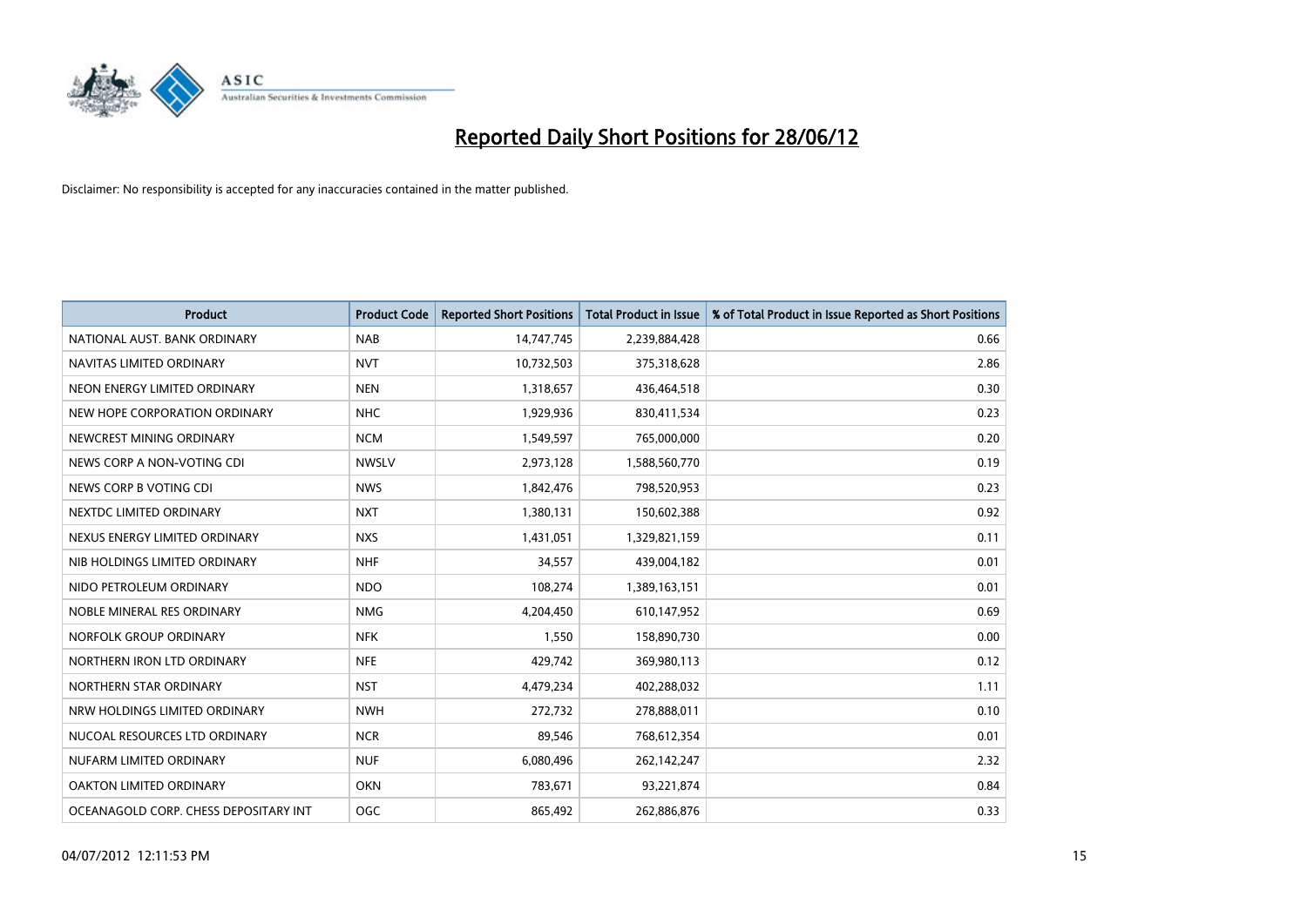

| <b>Product</b>                          | <b>Product Code</b> | <b>Reported Short Positions</b> | <b>Total Product in Issue</b> | % of Total Product in Issue Reported as Short Positions |
|-----------------------------------------|---------------------|---------------------------------|-------------------------------|---------------------------------------------------------|
| OIL SEARCH LTD ORDINARY                 | OSH                 | 3,450,852                       | 1,331,356,047                 | 0.26                                                    |
| OM HOLDINGS LIMITED ORDINARY            | OMH                 | 6,499,333                       | 604,105,150                   | 1.08                                                    |
| <b>ONESTEEL LIMITED ORDINARY</b>        | OST                 | 5,446,480                       | 1,345,665,626                 | 0.40                                                    |
| ORICA LIMITED ORDINARY                  | ORI                 | 2,873,416                       | 365,007,037                   | 0.79                                                    |
| ORIGIN ENERGY ORDINARY                  | <b>ORG</b>          | 6,476,549                       | 1,089,564,638                 | 0.59                                                    |
| OROCOBRE LIMITED ORDINARY               | <b>ORE</b>          | 379,206                         | 103,195,029                   | 0.37                                                    |
| OROTONGROUP LIMITED ORDINARY            | ORL                 | 178,244                         | 40,880,902                    | 0.44                                                    |
| OZ MINERALS ORDINARY                    | OZL                 | 5,430,697                       | 304,743,548                   | 1.78                                                    |
| <b>PACIFIC BRANDS ORDINARY</b>          | <b>PBG</b>          | 7,113,207                       | 912,915,695                   | 0.78                                                    |
| PALADIN ENERGY LTD ORDINARY             | <b>PDN</b>          | 76,962,382                      | 835,645,290                   | 9.21                                                    |
| PANAUST LIMITED ORDINARY                | <b>PNA</b>          | 3,940,882                       | 604,599,995                   | 0.65                                                    |
| PANORAMIC RESOURCES ORDINARY            | PAN                 | 811,588                         | 238,714,560                   | 0.34                                                    |
| PAPERLINX LIMITED ORDINARY              | <b>PPX</b>          | 222,114                         | 609,280,761                   | 0.04                                                    |
| PAPERLINX SPS TRUST STEP UP PERP. PREF. | <b>PXUPA</b>        | 1,500                           | 2,850,000                     | 0.05                                                    |
| PAPILLON RES LTD ORDINARY               | PIR                 | 220,644                         | 243,640,141                   | 0.09                                                    |
| PEAK RESOURCES ORDINARY                 | <b>PEK</b>          | 32,022                          | 207,916,802                   | 0.02                                                    |
| PEET LIMITED ORDINARY                   | <b>PPC</b>          | 948,807                         | 320,170,604                   | 0.30                                                    |
| PENINSULA ENERGY LTD ORDINARY           | <b>PEN</b>          | 4,000,000                       | 2,186,458,324                 | 0.18                                                    |
| PERILYA LIMITED ORDINARY                | PEM                 | 281,084                         | 769,316,426                   | 0.04                                                    |
| PERPETUAL LIMITED ORDINARY              | PPT                 | 2,083,045                       | 41,980,678                    | 4.96                                                    |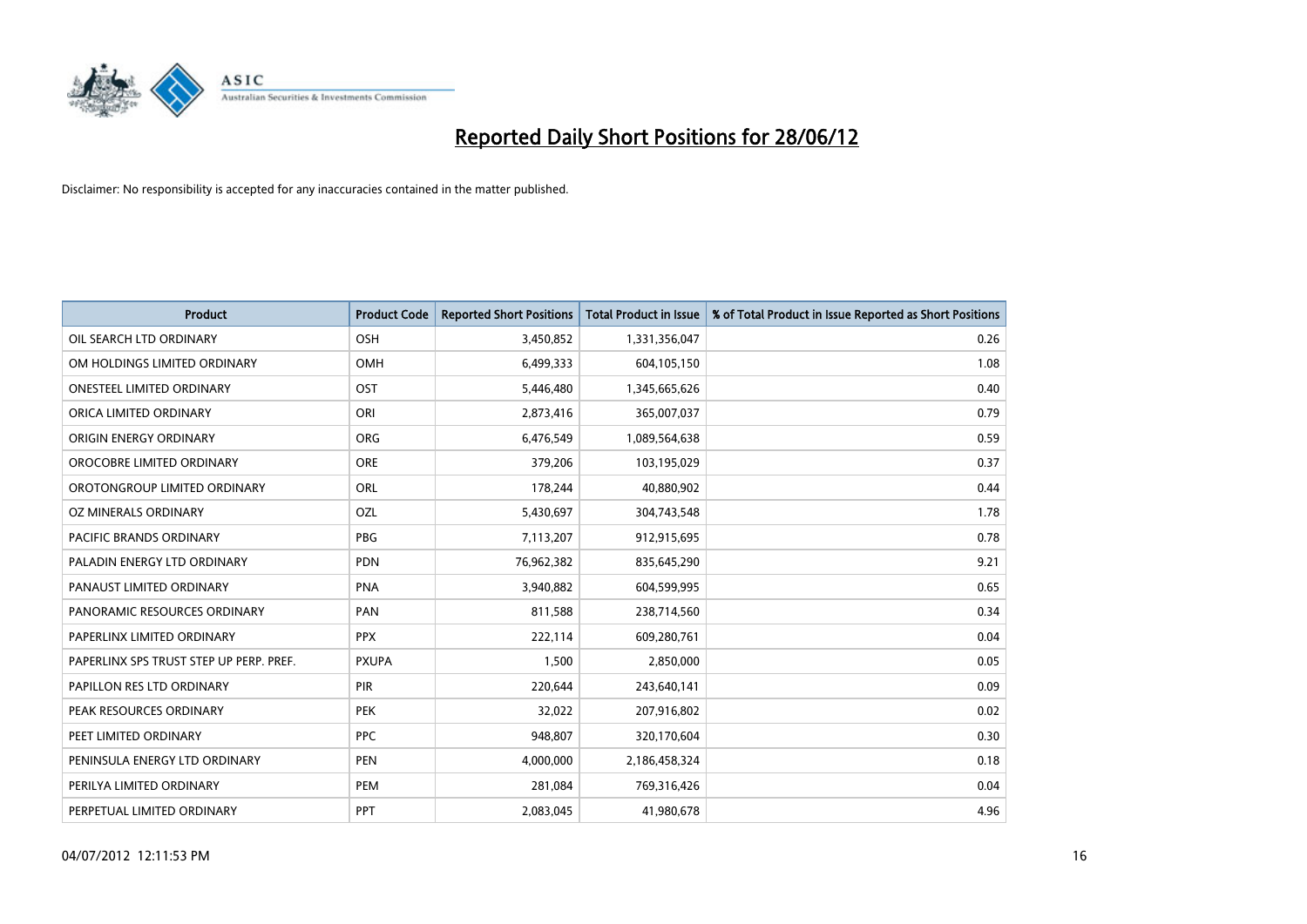

| <b>Product</b>                      | <b>Product Code</b> | <b>Reported Short Positions</b> | <b>Total Product in Issue</b> | % of Total Product in Issue Reported as Short Positions |
|-------------------------------------|---------------------|---------------------------------|-------------------------------|---------------------------------------------------------|
| PERSEUS MINING LTD ORDINARY         | PRU                 | 11,833,585                      | 457,962,088                   | 2.58                                                    |
| PHARMAXIS LTD ORDINARY              | <b>PXS</b>          | 4,056,739                       | 306,455,989                   | 1.32                                                    |
| PHOSPHAGENICS LTD. ORDINARY         | POH                 | 96,072                          | 1,020,215,957                 | 0.01                                                    |
| PLATINUM ASSET ORDINARY             | <b>PTM</b>          | 6,056,309                       | 561,347,878                   | 1.08                                                    |
| PLATINUM AUSTRALIA ORDINARY         | <b>PLA</b>          | 836,127                         | 504,968,043                   | 0.17                                                    |
| PMI GOLD CORP CDI 1:1               | <b>PVM</b>          | 133,379                         | 71,496,626                    | 0.19                                                    |
| PMP LIMITED ORDINARY                | <b>PMP</b>          | 109,862                         | 323,781,124                   | 0.03                                                    |
| PREMIER INVESTMENTS ORDINARY        | <b>PMV</b>          | 381,982                         | 155,260,478                   | 0.25                                                    |
| PRIMA BIOMED LTD ORDINARY           | <b>PRR</b>          | 3,757,259                       | 1,066,063,388                 | 0.35                                                    |
| PRIMARY HEALTH CARE ORDINARY        | <b>PRY</b>          | 12,797,862                      | 501,717,314                   | 2.55                                                    |
| PRIMEAG AUSTRALIA ORDINARY          | PAG                 | 256,860                         | 266,394,444                   | 0.10                                                    |
| PROGRAMMED ORDINARY                 | <b>PRG</b>          | 277,080                         | 118,175,280                   | 0.23                                                    |
| <b>QANTAS AIRWAYS ORDINARY</b>      | QAN                 | 14,390,021                      | 2,265,123,620                 | 0.64                                                    |
| OBE INSURANCE GROUP ORDINARY        | <b>OBE</b>          | 50,794,590                      | 1,181,682,557                 | 4.30                                                    |
| OR NATIONAL LIMITED ORDINARY        | <b>ORN</b>          | 11,632,166                      | 2,440,000,000                 | 0.48                                                    |
| ORXPHARMA LTD ORDINARY              | QRX                 | 47,218                          | 144,577,206                   | 0.03                                                    |
| <b>QUBE LOGISTICS HLDG ORDINARY</b> | <b>QUB</b>          | 4,573,994                       | 909,407,185                   | 0.50                                                    |
| RAMELIUS RESOURCES ORDINARY         | <b>RMS</b>          | 1,602,130                       | 335,906,949                   | 0.48                                                    |
| RAMSAY HEALTH CARE ORDINARY         | <b>RHC</b>          | 1,997,134                       | 202,081,252                   | 0.99                                                    |
| RANGE RESOURCES LTD ORDINARY        | <b>RRS</b>          | 601,556                         | 2,118,880,660                 | 0.03                                                    |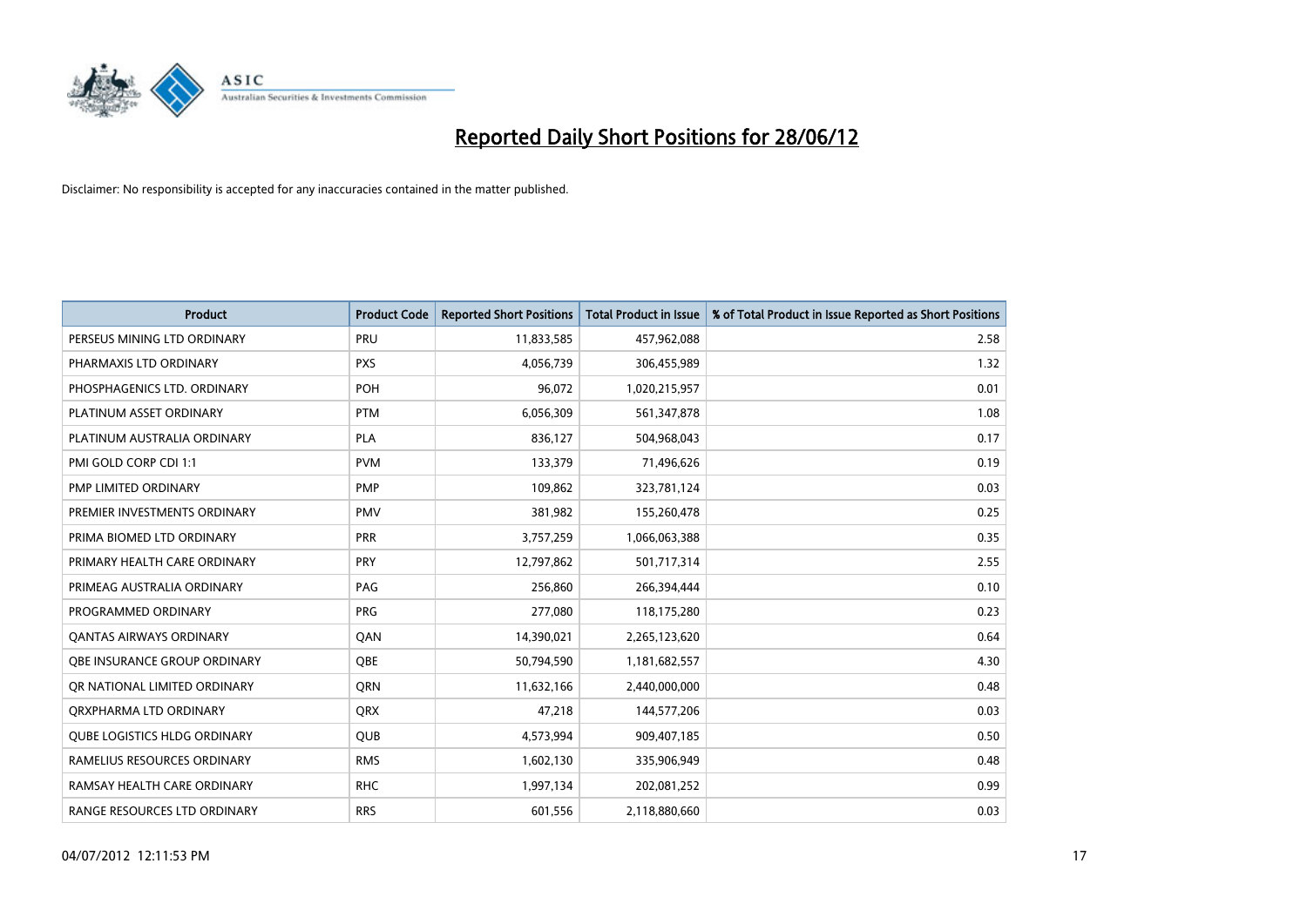

| <b>Product</b>                     | <b>Product Code</b> | <b>Reported Short Positions</b> | <b>Total Product in Issue</b> | % of Total Product in Issue Reported as Short Positions |
|------------------------------------|---------------------|---------------------------------|-------------------------------|---------------------------------------------------------|
| <b>RCR TOMLINSON ORDINARY</b>      | <b>RCR</b>          | 39,940                          | 131,743,925                   | 0.03                                                    |
| <b>REA GROUP ORDINARY</b>          | <b>REA</b>          | 207,137                         | 131,714,699                   | 0.16                                                    |
| <b>RECKON LIMITED ORDINARY</b>     | <b>RKN</b>          | 819,466                         | 129,488,015                   | 0.63                                                    |
| RED 5 LIMITED ORDINARY             | <b>RED</b>          | 141,829                         | 135,488,008                   | 0.10                                                    |
| <b>RED FORK ENERGY ORDINARY</b>    | <b>RFE</b>          | 553,328                         | 310,229,853                   | 0.18                                                    |
| REDBANK ENERGY LTD ORDINARY        | <b>AEJ</b>          | 13                              | 786,287                       | 0.00                                                    |
| <b>REDFLEX HOLDINGS ORDINARY</b>   | <b>RDF</b>          | $\overline{2}$                  | 110,345,599                   | 0.00                                                    |
| REED RESOURCES LTD ORDINARY        | <b>RDR</b>          | 169,021                         | 462,701,573                   | 0.04                                                    |
| REGIONAL EXPRESS ORDINARY          | <b>REX</b>          | 10.000                          | 121,254,902                   | 0.01                                                    |
| <b>REGIS RESOURCES ORDINARY</b>    | <b>RRL</b>          | 386,316                         | 453,028,047                   | 0.09                                                    |
| RESMED INC CDI 10:1                | <b>RMD</b>          | 3,742,137                       | 1,556,242,300                 | 0.24                                                    |
| <b>RESOLUTE MINING ORDINARY</b>    | <b>RSG</b>          | 3,647,291                       | 643,219,058                   | 0.57                                                    |
| RESOURCE GENERATION ORDINARY       | <b>RES</b>          | 173                             | 262,895,652                   | 0.00                                                    |
| <b>RETAIL FOOD GROUP ORDINARY</b>  | <b>RFG</b>          | 17,020                          | 108,422,615                   | 0.02                                                    |
| REVERSE CORP LIMITED ORDINARY      | <b>REF</b>          | 100                             | 92,382,175                    | 0.00                                                    |
| REX MINERALS LIMITED ORDINARY      | <b>RXM</b>          | 725,986                         | 188,907,284                   | 0.38                                                    |
| RHG LIMITED ORDINARY               | <b>RHG</b>          | 36,083                          | 308,483,177                   | 0.01                                                    |
| <b>RIALTO ENERGY ORDINARY</b>      | <b>RIA</b>          | 1,910,200                       | 671,347,392                   | 0.28                                                    |
| <b>RIDLEY CORPORATION ORDINARY</b> | <b>RIC</b>          | 8,683                           | 307,817,071                   | 0.00                                                    |
| RIO TINTO LIMITED ORDINARY         | <b>RIO</b>          | 22,540,969                      | 435,758,720                   | 5.17                                                    |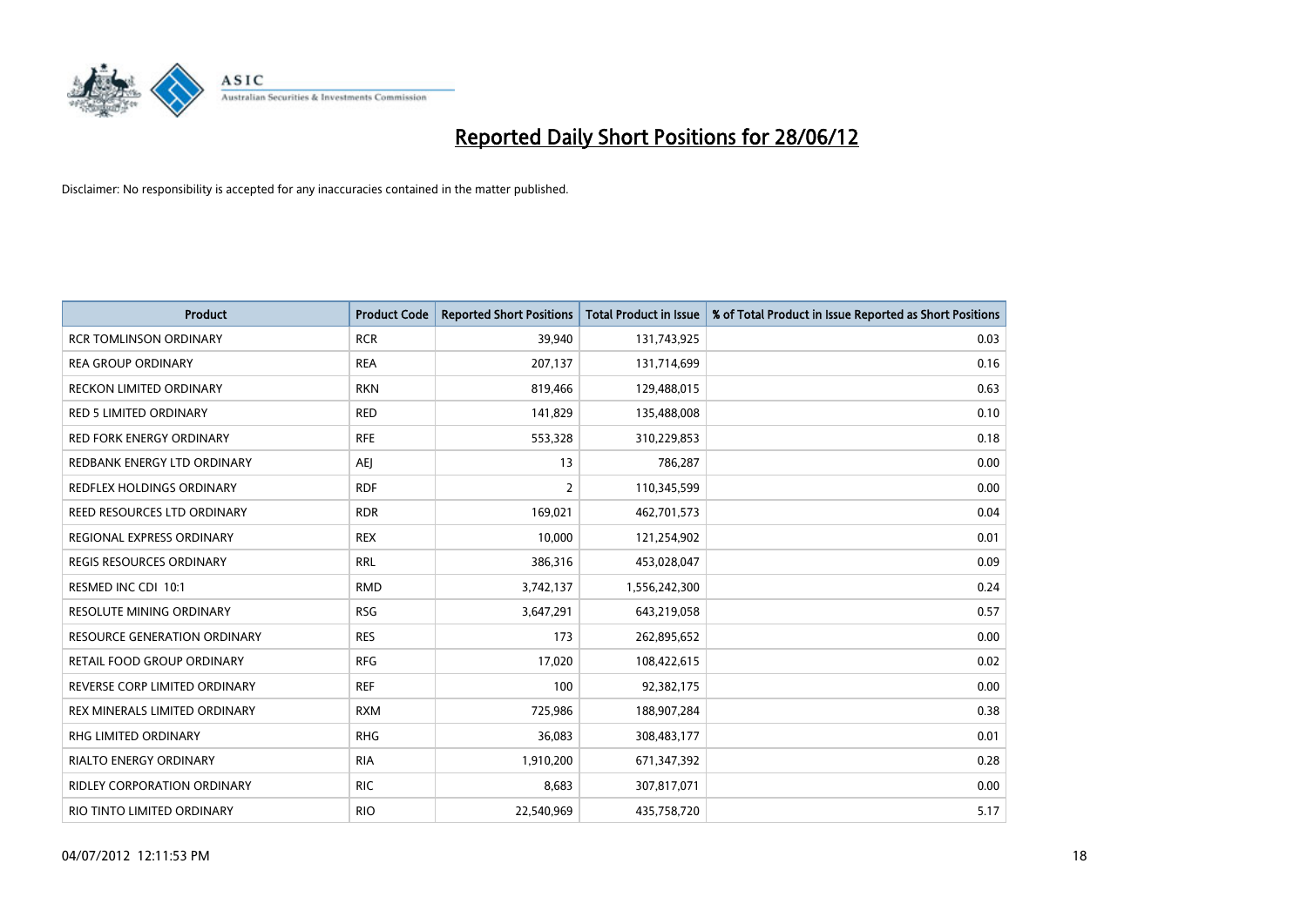

| <b>Product</b>                   | <b>Product Code</b> | <b>Reported Short Positions</b> | <b>Total Product in Issue</b> | % of Total Product in Issue Reported as Short Positions |
|----------------------------------|---------------------|---------------------------------|-------------------------------|---------------------------------------------------------|
| <b>ROBUST RESOURCES ORDINARY</b> | <b>ROL</b>          | 29,684                          | 87,994,097                    | 0.03                                                    |
| ROC OIL COMPANY ORDINARY         | <b>ROC</b>          | 1,664,884                       | 683,235,552                   | 0.24                                                    |
| <b>RURALCO HOLDINGS ORDINARY</b> | <b>RHL</b>          | 12,000                          | 55,019,284                    | 0.02                                                    |
| SAI GLOBAL LIMITED ORDINARY      | SAI                 | 4,386,127                       | 204,354,836                   | 2.15                                                    |
| SALMAT LIMITED ORDINARY          | <b>SLM</b>          | 2,793,410                       | 159,802,174                   | 1.75                                                    |
| SAMSON OIL & GAS LTD ORDINARY    | SSN                 | 1,349,852                       | 1,769,154,617                 | 0.08                                                    |
| SANDFIRE RESOURCES ORDINARY      | <b>SFR</b>          | 4,383,035                       | 151,233,635                   | 2.90                                                    |
| <b>SANTOS LTD ORDINARY</b>       | <b>STO</b>          | 5,127,513                       | 952,791,556                   | 0.54                                                    |
| SARACEN MINERAL ORDINARY         | SAR                 | 2,458,181                       | 594,815,640                   | 0.41                                                    |
| SEDGMAN LIMITED ORDINARY         | <b>SDM</b>          | 17,339                          | 214,292,930                   | 0.01                                                    |
| SEEK LIMITED ORDINARY            | <b>SEK</b>          | 11,779,044                      | 337,101,307                   | 3.49                                                    |
| SENEX ENERGY LIMITED ORDINARY    | <b>SXY</b>          | 12,629,052                      | 926,147,416                   | 1.36                                                    |
| SERVCORP LIMITED ORDINARY        | SRV                 | 111                             | 98,440,807                    | 0.00                                                    |
| SERVICE STREAM ORDINARY          | SSM                 | 400                             | 283,418,867                   | 0.00                                                    |
| SEVEN GROUP HOLDINGS ORDINARY    | <b>SVW</b>          | 743,310                         | 307,410,281                   | 0.24                                                    |
| SEVEN WEST MEDIA LTD ORDINARY    | SWM                 | 24,943,366                      | 666,105,054                   | 3.74                                                    |
| SIGMA PHARMACEUTICAL ORDINARY    | <b>SIP</b>          | 5,179,080                       | 1,185,020,782                 | 0.44                                                    |
| SILEX SYSTEMS ORDINARY           | <b>SLX</b>          | 708,280                         | 170,143,997                   | 0.42                                                    |
| SILVER LAKE RESOURCE ORDINARY    | <b>SLR</b>          | 524,420                         | 220,264,064                   | 0.24                                                    |
| SIMS METAL MGMT LTD ORDINARY     | SGM                 | 7,946,616                       | 204,816,794                   | 3.88                                                    |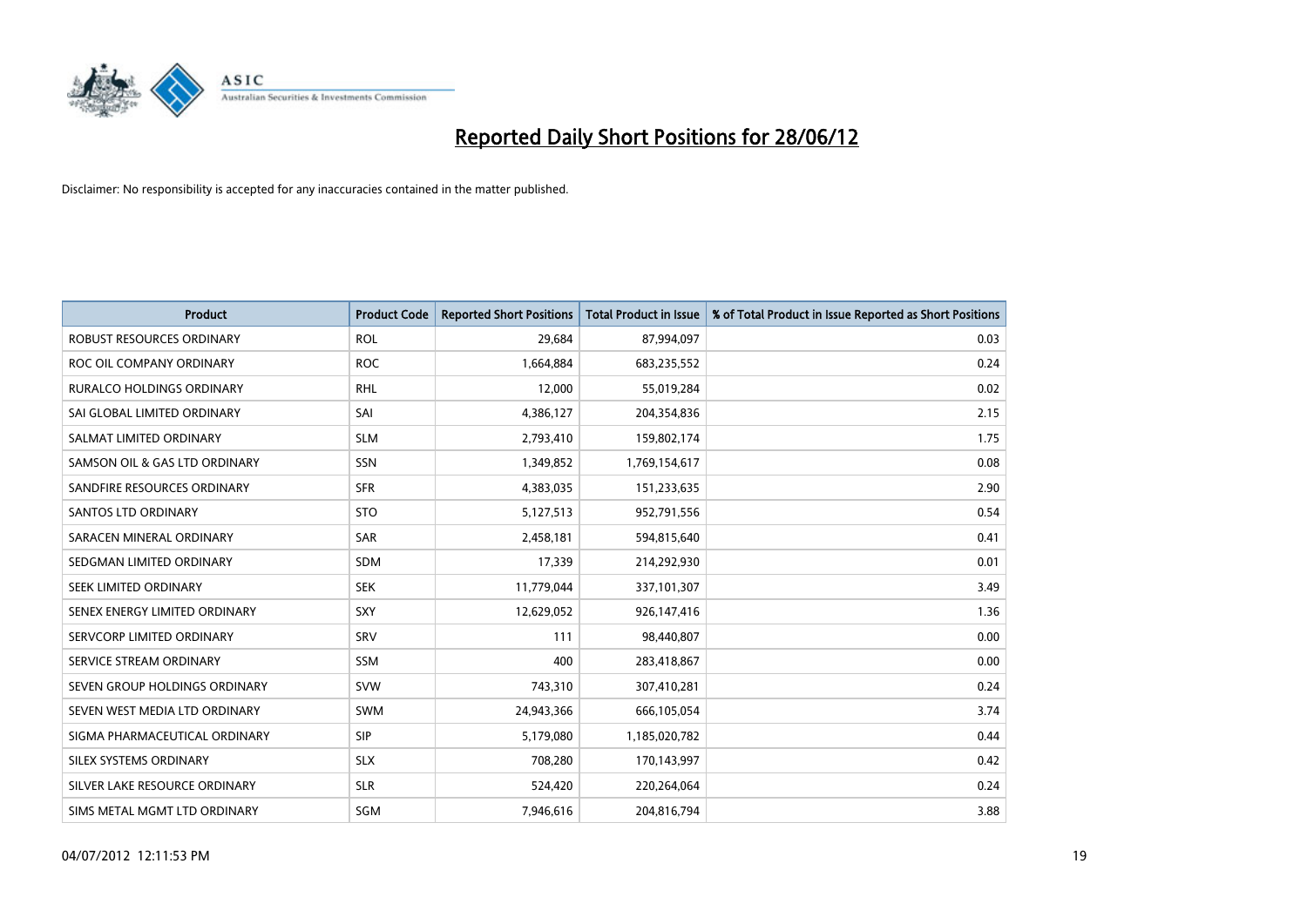

| <b>Product</b>                           | <b>Product Code</b> | <b>Reported Short Positions</b> | <b>Total Product in Issue</b> | % of Total Product in Issue Reported as Short Positions |
|------------------------------------------|---------------------|---------------------------------|-------------------------------|---------------------------------------------------------|
| SINGAPORE TELECOMM. CHESS DEPOSITARY INT | SGT                 | 7,991,671                       | 163,034,804                   | 4.90                                                    |
| SKILLED GROUP LTD ORDINARY               | <b>SKE</b>          | 147,640                         | 233,487,276                   | 0.06                                                    |
| SKY CITY ENTERTAIN, ORDINARY             | <b>SKC</b>          | 101                             | 576,958,340                   | 0.00                                                    |
| SKY NETWORK ORDINARY                     | <b>SKT</b>          | 15,000                          | 389,139,785                   | 0.00                                                    |
| <b>SLATER &amp; GORDON ORDINARY</b>      | SGH                 | 19,825                          | 168,600,731                   | 0.01                                                    |
| SMS MANAGEMENT, ORDINARY                 | <b>SMX</b>          | 700,130                         | 68,415,913                    | 1.02                                                    |
| SONIC HEALTHCARE ORDINARY                | <b>SHL</b>          | 4,214,728                       | 390,969,875                   | 1.08                                                    |
| SOUL PATTINSON (W.H) ORDINARY            | SOL                 | 11,359                          | 239,395,320                   | 0.00                                                    |
| SOUTH BOULDER MINES ORDINARY             | <b>STB</b>          | 101,421                         | 116,232,826                   | 0.09                                                    |
| SP AUSNET STAPLED SECURITIES             | <b>SPN</b>          | 642,085                         | 3,330,649,931                 | 0.02                                                    |
| SPARK INFRASTRUCTURE STAPLED NOTE & UNIT | SKI                 | 31,713,795                      | 1,326,734,264                 | 2.39                                                    |
| SPDR 200 FINANCIALS ETF UNITS            | <b>OZF</b>          | 16,984                          | 1,000,113                     | 1.70                                                    |
| SPECIALTY FASHION ORDINARY               | SFH                 | 1,078,569                       | 192,236,121                   | 0.56                                                    |
| SPOTLESS GROUP LTD ORDINARY              | <b>SPT</b>          | 416,995                         | 265,746,161                   | 0.16                                                    |
| ST BARBARA LIMITED ORDINARY              | <b>SBM</b>          | 5,163,497                       | 325,615,389                   | 1.59                                                    |
| STANMORE COAL LTD ORDINARY               | <b>SMR</b>          | 16,885                          | 160,180,221                   | 0.01                                                    |
| STARPHARMA HOLDINGS ORDINARY             | SPL                 | 2,167,443                       | 280,802,451                   | 0.77                                                    |
| STH CRS ELECT ENGNR ORDINARY             | <b>SXE</b>          | 2,710                           | 161,486,826                   | 0.00                                                    |
| STHN CROSS MEDIA ORDINARY                | <b>SXL</b>          | 7,584,754                       | 704,594,449                   | 1.08                                                    |
| STOCKLAND UNITS/ORD STAPLED              | SGP                 | 46,837,550                      | 2,207,512,454                 | 2.12                                                    |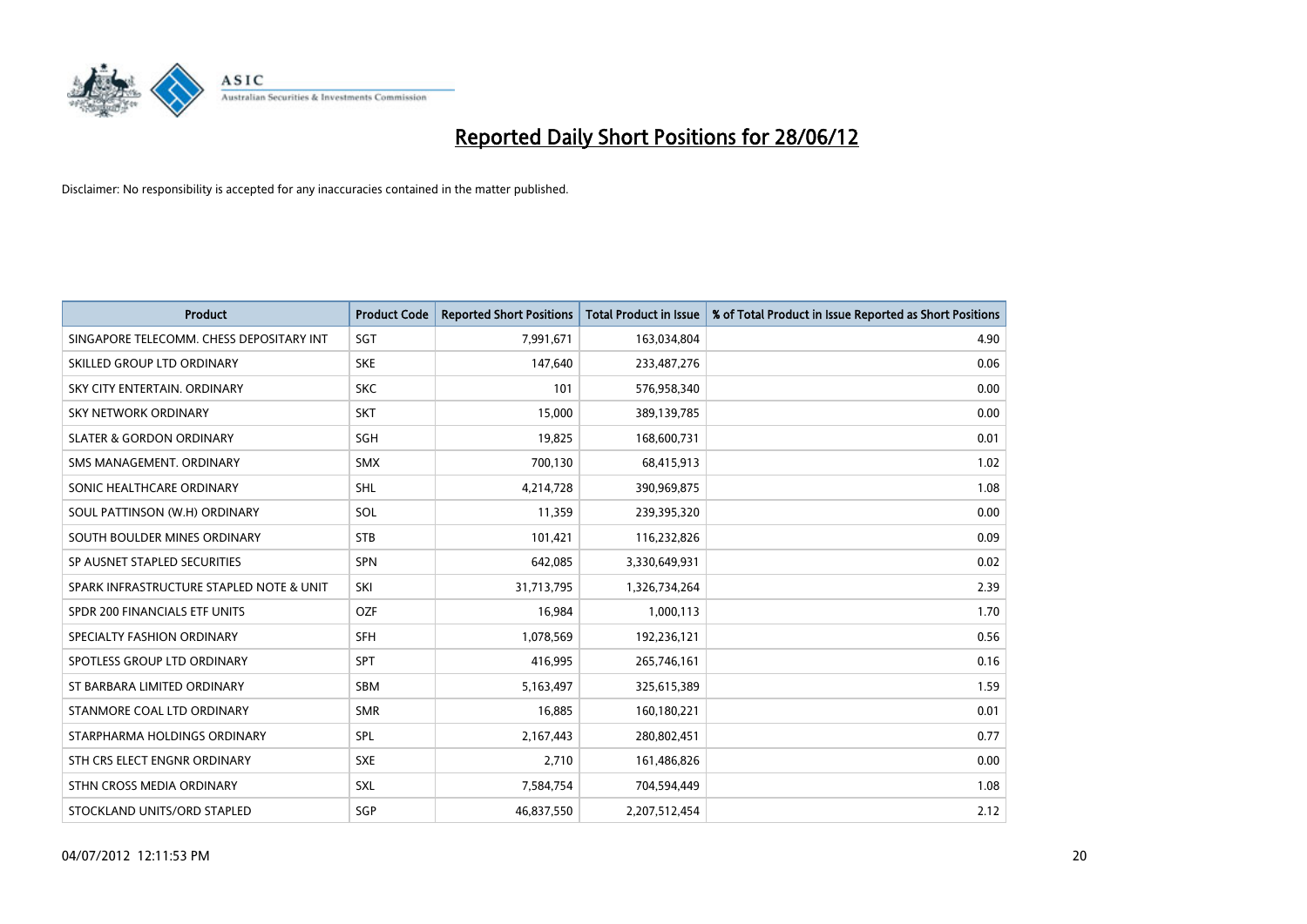

| <b>Product</b>                   | <b>Product Code</b> | <b>Reported Short Positions</b> | <b>Total Product in Issue</b> | % of Total Product in Issue Reported as Short Positions |
|----------------------------------|---------------------|---------------------------------|-------------------------------|---------------------------------------------------------|
| STRAITS RES LTD. ORDINARY        | SRO                 | 130,062                         | 456,529,474                   | 0.03                                                    |
| STW COMMUNICATIONS ORDINARY      | SGN                 | 104,535                         | 362,798,351                   | 0.03                                                    |
| SUNCORP GROUP LTD ORDINARY       | <b>SUN</b>          | 11,003,881                      | 1,286,600,980                 | 0.86                                                    |
| SUNDANCE ENERGY ORDINARY         | <b>SEA</b>          | 65,659                          | 277,098,474                   | 0.02                                                    |
| SUNDANCE RESOURCES ORDINARY      | <b>SDL</b>          | 2,415,255                       | 3,049,577,034                 | 0.08                                                    |
| SUNLAND GROUP LTD ORDINARY       | <b>SDG</b>          | 91,510                          | 199,617,888                   | 0.05                                                    |
| SUPER RET REP LTD ORDINARY       | SUL                 | 1,193,233                       | 196,152,971                   | 0.61                                                    |
| SYD AIRPORT STAPLED US PROHIBIT. | <b>SYD</b>          | 9,784,987                       | 1,861,210,782                 | 0.53                                                    |
| SYRAH RESOURCES ORDINARY         | <b>SYR</b>          | 37,218                          | 125,204,521                   | 0.03                                                    |
| TABCORP HOLDINGS LTD ORDINARY    | <b>TAH</b>          | 6,533,802                       | 730,113,969                   | 0.89                                                    |
| TANAMI GOLD NL ORDINARY          | <b>TAM</b>          | 257,046                         | 261,132,677                   | 0.10                                                    |
| TAP OIL LIMITED ORDINARY         | <b>TAP</b>          | 1,136,537                       | 241,295,311                   | 0.47                                                    |
| TASSAL GROUP LIMITED ORDINARY    | <b>TGR</b>          | 77,514                          | 146,304,404                   | 0.05                                                    |
| <b>TATTS GROUP LTD ORDINARY</b>  | <b>TTS</b>          | 9,638,286                       | 1,362,919,733                 | 0.71                                                    |
| <b>TECHNOLOGY ONE ORDINARY</b>   | <b>TNE</b>          | 5,835                           | 304,910,455                   | 0.00                                                    |
| TELECOM CORPORATION ORDINARY     | <b>TEL</b>          | 17,532,230                      | 1,868,078,750                 | 0.94                                                    |
| TELSTRA CORPORATION. ORDINARY    | <b>TLS</b>          | 22,099,483                      | 12,443,074,357                | 0.18                                                    |
| TEN NETWORK HOLDINGS ORDINARY    | <b>TEN</b>          | 72,529,475                      | 1,360,536,737                 | 5.33                                                    |
| TERANGA GOLD CORP CDI 1:1        | <b>TGZ</b>          | 113,784                         | 158,155,577                   | 0.07                                                    |
| TEXON PETROLEUM LTD ORDINARY     | <b>TXN</b>          | 323,353                         | 245,039,848                   | 0.13                                                    |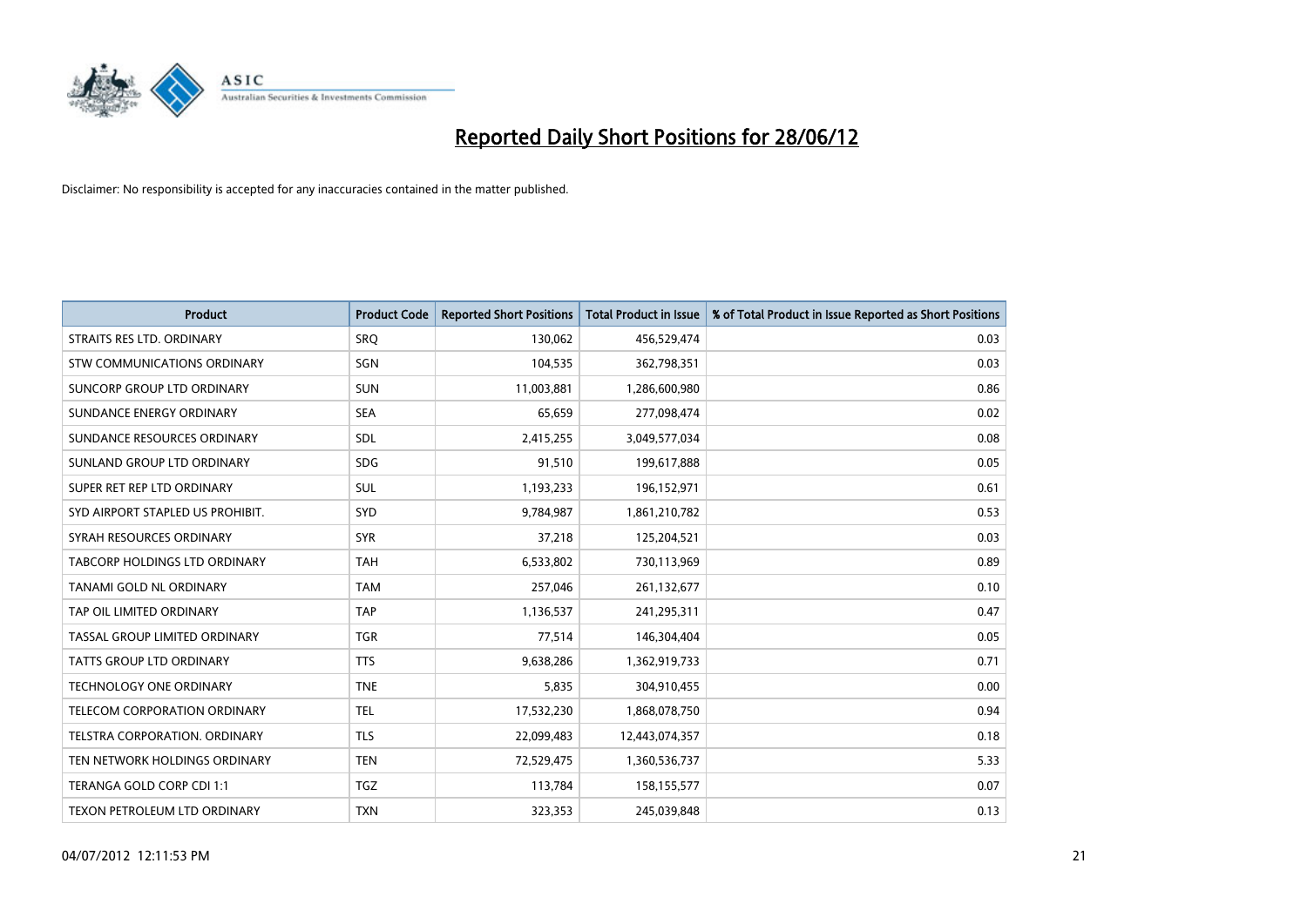

| <b>Product</b>                       | <b>Product Code</b> | <b>Reported Short Positions</b> | <b>Total Product in Issue</b> | % of Total Product in Issue Reported as Short Positions |
|--------------------------------------|---------------------|---------------------------------|-------------------------------|---------------------------------------------------------|
| TFS CORPORATION LTD ORDINARY         | <b>TFC</b>          | 207,942                         | 279,621,829                   | 0.07                                                    |
| THAKRAL HOLDINGS GRP ORDINARY/UNIT   | <b>THG</b>          | 100                             | 585,365,014                   | 0.00                                                    |
| THE REJECT SHOP ORDINARY             | <b>TRS</b>          | 1,200,432                       | 26,071,170                    | 4.60                                                    |
| THINKSMART LIMITED ORDINARY          | <b>TSM</b>          | 175,000                         | 156,005,431                   | 0.11                                                    |
| THORN GROUP LIMITED ORDINARY         | <b>TGA</b>          | 375,417                         | 146,374,703                   | 0.26                                                    |
| <b>TIGER RESOURCES ORDINARY</b>      | <b>TGS</b>          | 2,130,377                       | 673,470,269                   | 0.32                                                    |
| <b>TISHMAN SPEYER UNITS</b>          | <b>TSO</b>          | 40.786                          | 338,440,904                   | 0.01                                                    |
| TOLL HOLDINGS LTD ORDINARY           | <b>TOL</b>          | 13,432,284                      | 717,133,875                   | 1.87                                                    |
| TOX FREE SOLUTIONS ORDINARY          | <b>TOX</b>          | 41,863                          | 115,216,608                   | 0.04                                                    |
| TPG TELECOM LIMITED ORDINARY         | <b>TPM</b>          | 2,064,176                       | 793,808,141                   | 0.26                                                    |
| TRADE ME GROUP ORDINARY              | <b>TME</b>          | 486,869                         | 395,745,510                   | 0.12                                                    |
| <b>TRANSFIELD SERVICES ORDINARY</b>  | <b>TSE</b>          | 3,884,779                       | 522,463,349                   | 0.74                                                    |
| TRANSPACIFIC INDUST. ORDINARY        | <b>TPI</b>          | 5,729,298                       | 1,578,209,025                 | 0.36                                                    |
| TRANSURBAN GROUP TRIPLE STAPLED SEC. | TCL                 | 17,560,445                      | 1,458,321,112                 | 1.20                                                    |
| TREASURY WINE ESTATE ORDINARY        | <b>TWE</b>          | 12,690,681                      | 647,227,144                   | 1.96                                                    |
| TROY RESOURCES LTD ORDINARY          | <b>TRY</b>          | 177,311                         | 89,412,649                    | 0.20                                                    |
| UGL LIMITED ORDINARY                 | UGL                 | 6,384,446                       | 166,315,038                   | 3.84                                                    |
| UNILIFE CORPORATION CDI 6:1          | <b>UNS</b>          | 211,168                         | 256,958,538                   | 0.08                                                    |
| <b>UXC LIMITED ORDINARY</b>          | <b>UXC</b>          | 119,909                         | 305,585,913                   | 0.04                                                    |
| VENTURE MINERALS ORDINARY            | <b>VMS</b>          | 139,396                         | 232,468,592                   | 0.06                                                    |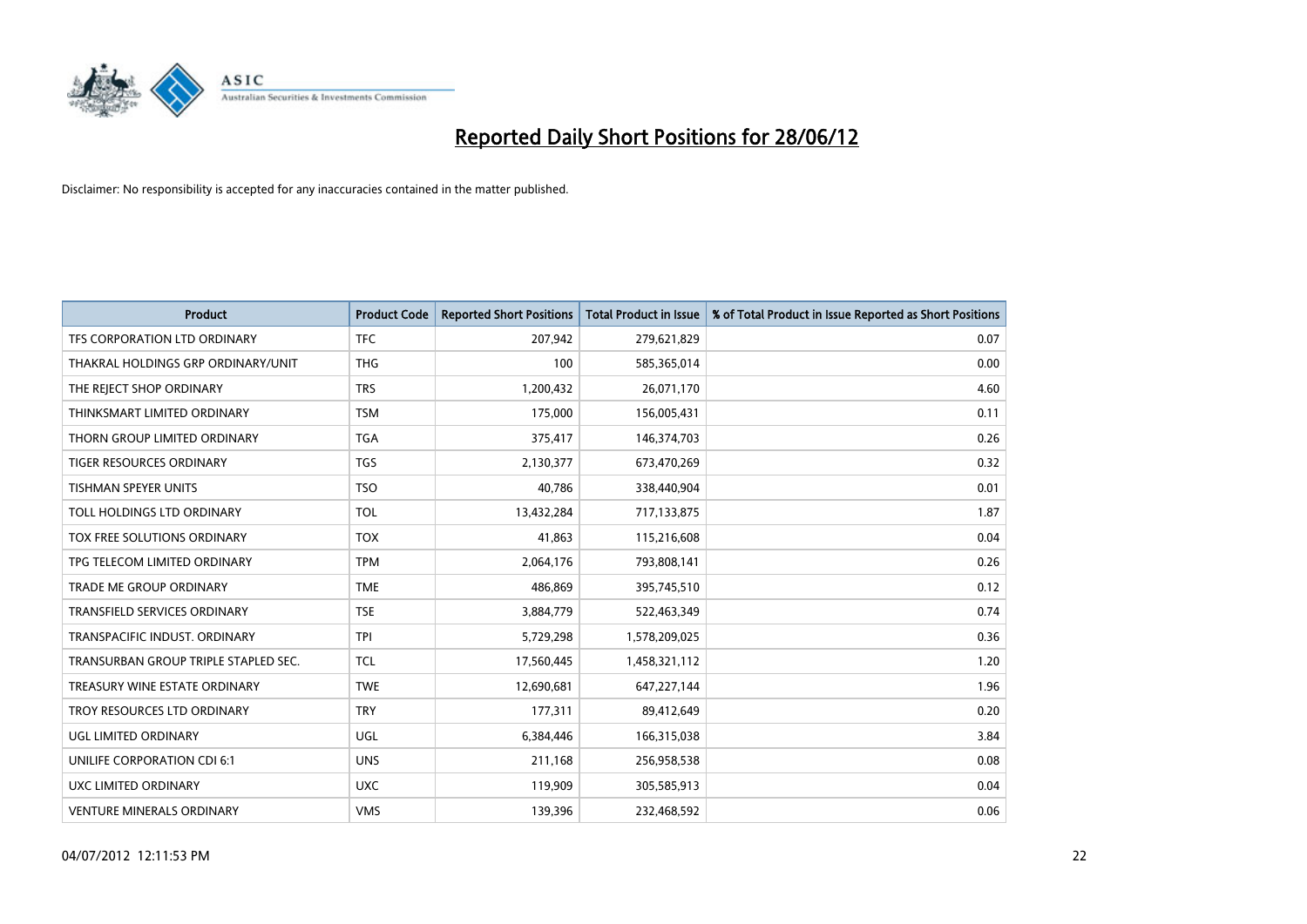

| <b>Product</b>                         | <b>Product Code</b> | <b>Reported Short Positions</b> | <b>Total Product in Issue</b> | % of Total Product in Issue Reported as Short Positions |
|----------------------------------------|---------------------|---------------------------------|-------------------------------|---------------------------------------------------------|
| VIRGIN AUS HLDG LTD ORDINARY           | <b>VAH</b>          | 25,414,539                      | 2,210,197,600                 | 1.15                                                    |
| VITERRA INC CDI 1:1                    | <b>VTA</b>          | 10                              | 68,629,939                    | 0.00                                                    |
| WAH NAM INT HLDG LTD ORDINARY          | <b>WNI</b>          | 82,620                          | 7,045,039,665                 | 0.00                                                    |
| <b>WATPAC LIMITED ORDINARY</b>         | <b>WTP</b>          | 502,207                         | 184,332,526                   | 0.27                                                    |
| <b>WDS LIMITED ORDINARY</b>            | <b>WDS</b>          | $\overline{7}$                  | 144,740,614                   | 0.00                                                    |
| WEBJET LIMITED ORDINARY                | <b>WEB</b>          | 137,193                         | 71,065,929                    | 0.19                                                    |
| <b>WESFARMERS LIMITED ORDINARY</b>     | <b>WES</b>          | 27,411,002                      | 1,006,504,883                 | 2.72                                                    |
| WESFARMERS LIMITED PARTIALLY PROTECTED | <b>WESN</b>         | 1,413,140                       | 150,567,279                   | 0.94                                                    |
| <b>WESTERN AREAS NL ORDINARY</b>       | <b>WSA</b>          | 7,470,762                       | 179,735,899                   | 4.16                                                    |
| WESTERN DESERT RES. ORDINARY           | <b>WDR</b>          | 558,103                         | 218,819,203                   | 0.26                                                    |
| WESTFIELD GROUP ORD/UNIT STAPLED SEC   | <b>WDC</b>          | 7,375,971                       | 2,267,603,504                 | 0.33                                                    |
| WESTFIELD RETAIL TST UNIT STAPLED      | <b>WRT</b>          | 48,598,142                      | 3,054,166,195                 | 1.59                                                    |
| <b>WESTPAC BANKING CORP ORDINARY</b>   | <b>WBC</b>          | 60,177,492                      | 3,055,170,353                 | 1.97                                                    |
| WHITE ENERGY COMPANY ORDINARY          | <b>WEC</b>          | 2,290,870                       | 322,974,494                   | 0.71                                                    |
| WHITEHAVEN COAL ORDINARY               | <b>WHC</b>          | 9,024,603                       | 1,013,190,387                 | 0.89                                                    |
| WOODSIDE PETROLEUM ORDINARY            | <b>WPL</b>          | 2,871,590                       | 823,910,657                   | 0.35                                                    |
| WOOLWORTHS LIMITED ORDINARY            | <b>WOW</b>          | 4,615,622                       | 1,231,930,231                 | 0.37                                                    |
| WORLEYPARSONS LTD ORDINARY             | <b>WOR</b>          | 3,944,694                       | 242,154,619                   | 1.63                                                    |
| WOTIF.COM HOLDINGS ORDINARY            | <b>WTF</b>          | 15,028,090                      | 211,736,244                   | 7.10                                                    |
| YANCOAL AUST LTD DEFERRED SETTLEMENT   | YAL                 | 41,470                          | 994,216,659                   | 0.00                                                    |